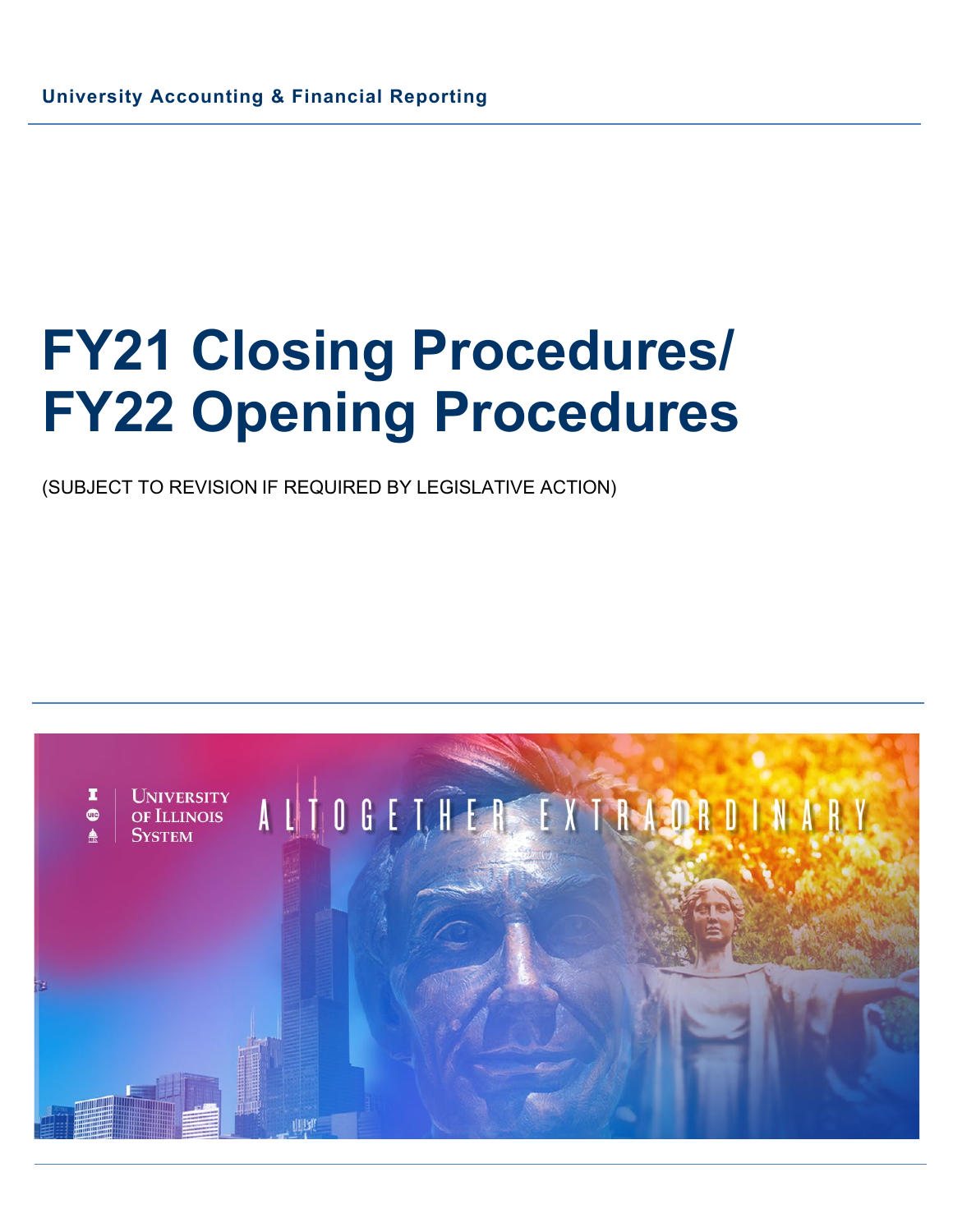## TABLE OF CONTENTS

| C. |                                                                               |  |
|----|-------------------------------------------------------------------------------|--|
|    |                                                                               |  |
|    |                                                                               |  |
|    |                                                                               |  |
|    |                                                                               |  |
|    |                                                                               |  |
|    | Fact Sheet Requirements - Self-Supporting and Certain Practice Plan Funds  16 |  |
|    |                                                                               |  |
|    |                                                                               |  |
|    |                                                                               |  |
|    |                                                                               |  |
|    |                                                                               |  |
|    |                                                                               |  |
|    |                                                                               |  |
|    |                                                                               |  |
|    |                                                                               |  |
|    |                                                                               |  |
|    |                                                                               |  |
| L. |                                                                               |  |
|    |                                                                               |  |
|    |                                                                               |  |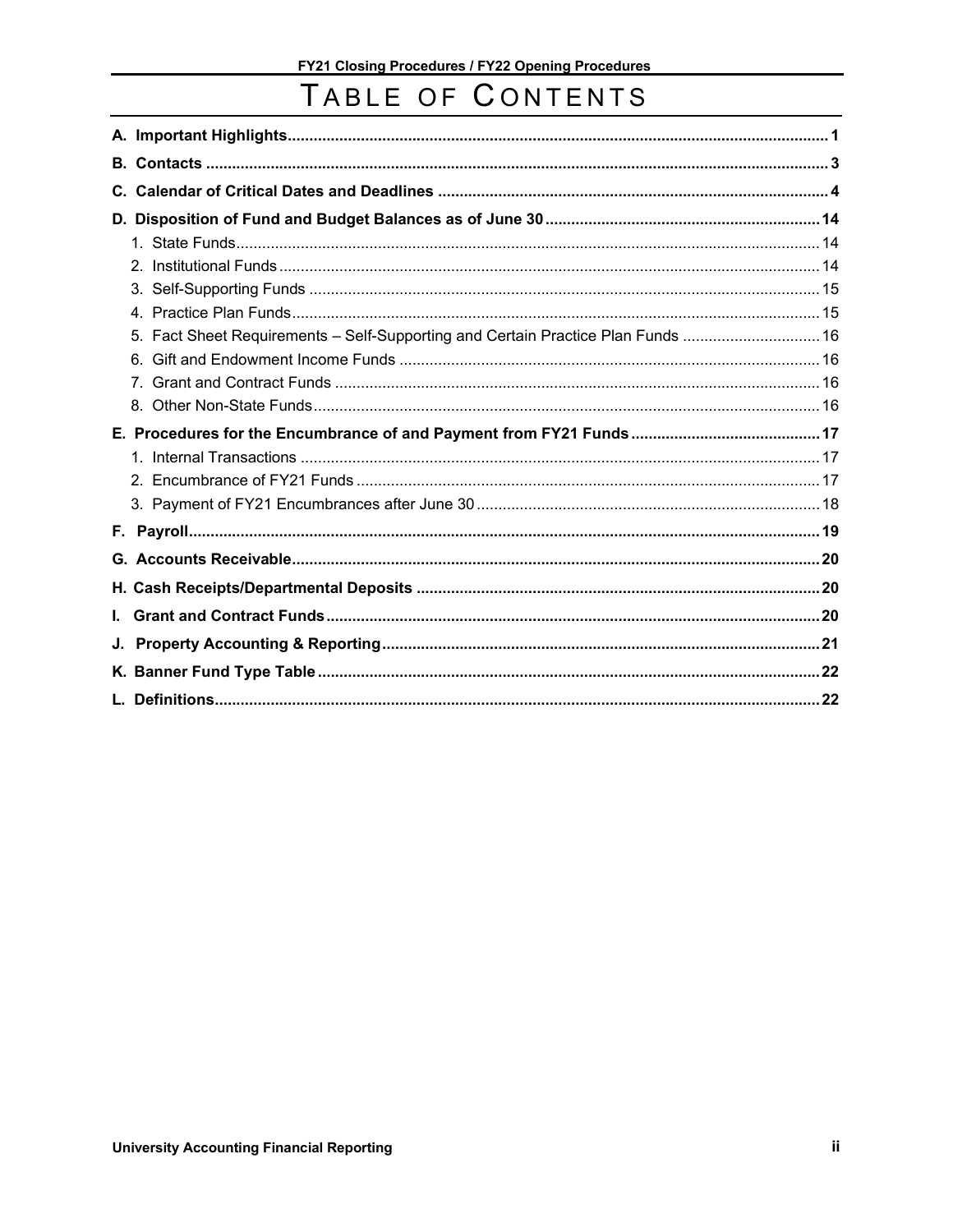### <span id="page-2-0"></span>**A. Important Highlights**

#### **Fact Sheets for self-supporting and practice plan funds**

To ensure the appropriate accruals, deferrals, and general ledger adjustments are made in Banner for fiscal year-end, Fact Sheets are required to be completed for all self-supporting funds and certain types of service plan funds (i.e., DSP, NSP, and OHSP). Please ensure the Fact Sheet contains accurate information of all activities described i[n Section D-5. Fact Sheet Requirements.](#page-17-0) For further details, see UAFR's Year-End Fact Sheets resource webpage located at https://www.[obfs.uillinois.edu/accounting-financial-reporting/year-end-procedures/fact-sheets/.](https://www.obfs.uillinois.edu/accounting-financial-reporting/year-end-procedures/fact-sheets/)

#### **Closingperiods/statements**

- The University has two FY21 year-end closing periods (Period 12 and Period 14) to facilitate the recording of all FY21 transactions in the Banner general ledger. Period 12 will close on July 17, 2021; Period 14, which is restricted to certain System Office employees, will close on July 31, 2021.
- June 30 statements will be available for Period 12 and Period 14; in addition, preliminary statements that include June transactions posted through July 10, 2021, will be provided to assist with year-end review prior to the closing of Period 12.

#### **Posting journal voucher entries to the proper fiscal year**

- FY21 and FY22 will both be available for processing transactions during the month of July. Therefore, special care must be taken to ensure entries posted in July are recorded in the proper fiscal year.
- When posting journal vouchers, the transaction date used determines which fiscal year the transaction will post. Banner journal voucher forms (FGAJVCD, FGAJVCM, and FGAJVCQ) automatically default to the current calendar date as the transaction date. **Therefore, journal vouchers entered in July will post in FY22 unless the transaction date is manually changed to a June date. For a transaction to post in FY21, you must manually change the transaction date to a June 2021 transaction date.**

#### **Rolling FY21 balances to FY22**

- On July 17, open encumbrances, requisitions, and purchase orders will roll forward to FY22 and general ledger balances will roll to establish FY22 beginning balances. Transactions posted to FY21 by certain System Office employees between July 18 and July 31 will be added to FY21 balances and automatically update FY22 beginning balances.
- Units will not be permitted to post any FY21 transactions after the close of June Period 12 (July 17<sup>th</sup>).
- General ledger and accounts payable feeders for FY21 must be submitted no later than July  $16<sup>th</sup>$ . However, users are strongly encouraged to post feeders earlier to enable corrections to be made if needed.
- Remaining FY21 budget balances will roll to FY22 on July 31, 2021.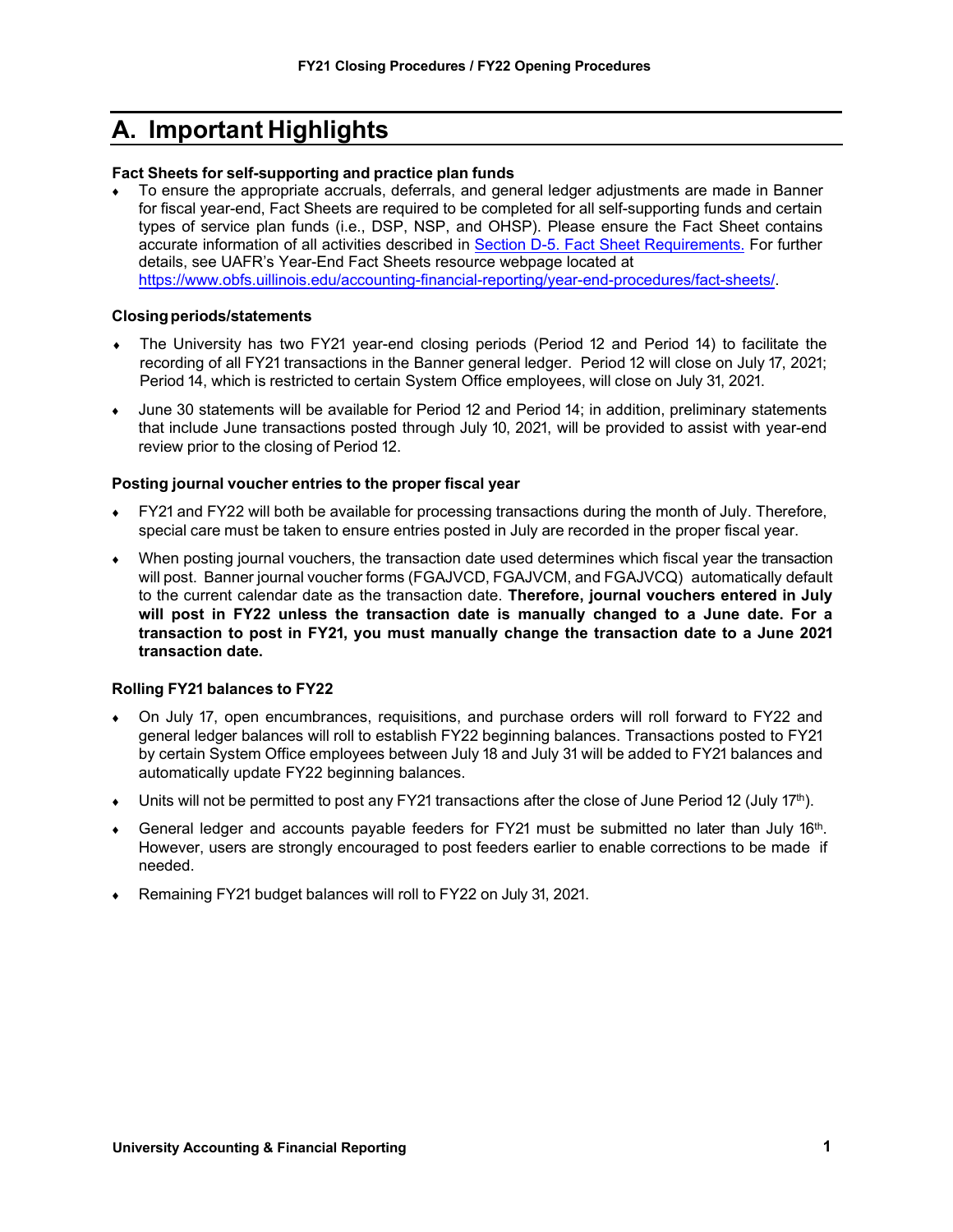#### **Use of state fund codes during July and August**

- State fund codes relate to a specific appropriation year. State funds have the appropriation year assigned as a part of the Banner fund code, where the last two digits of the state fund code represent the applicable appropriation year. For example, all FY21 state appropriation fund codes end in 21 (such as 100021) and all FY22 fund codes end in 22 (such as 100022).
- ♦ Appropriation year 2021 transactions must therefore be assigned to appropriate FY21 fund codes ending in 21 and appropriation year 2022 transactions must be assigned to appropriate FY22 fund codes ending in 22.
- ♦ Effective June 30, 2021, FY21 state fund codes in iBuy will be inactivated.
- Effective July 1, 2021, index codes and fund defaults that include FY21 state fund codes will be converted automatically to include corresponding FY22 state fund codes ending in 22. **Therefore, beginning July 1st, anyone using index codes or fund defaults to record FY21 state fund entries must manually enter or change the automatically populated fund code to the FY21 fund code ending in 21**.
- ♦ Effective July 1, 2021, units with iBuy profiles that contain the FY21 state fund as a part of their default CFOAPAL must **manually update** their iBuy profile by changing the default fund code 100021 to 100022.
- ♦ Effective July 1, 2021, appointments (other than 9/12) paid on state funds will automatically be converted on job labor distribution records from the FY21 fund codes to the FY22 fund codes. State funded 9/12 appointments will be assigned the FY22 fund code using a June 15, 2021 effective date.
- Effective July 1, 2021, P-Card default CFOPs on state funds will be converted automatically from the FY21 fund code to the FY22 fund code ending in 22.
- Effective July 1, 2021, FY22 state-funded project codes related to the Travel and Expense Management system (TEM) will automatically be created.
- Any unreconciled P-Card and T-Card transactions still on FY21 state funds at the end of Period 12 (July 17<sup>th</sup>) will be converted automatically from the FY21 fund code to the FY22 fund code.

#### **Use of Federal Work Study fund codes**

- Effective July 1, 2021, the last two digits of the Federal Work Study funds will change from 21 to 22 to reflect the new fiscal year.
- The FY22 Federal Work Study funds are 498122 (Urbana), 498222 (Chicago), and 498422 (Springfield).
- ♦ Effective July 1, 2021, payroll appointments paid on Federal Work Study funds will be automatically converted on job labor distribution records from the FY21 to the FY22 fund code ending in 22.

#### **Standard Finance Reports in FY22**

- ♦ The most recent data for Standard Finance Reports in the distribution tool My-UI-Financials and, as well as the Standard Finance Reports generated via EDDIE, will only display FY21 reports until FY21 is closed. July (FY22) activity will not be displayed until FY21 is closed.
- ♦ Permissions set at the CFOP level with the Standard Finance Reports distribution tool My-UI Financials will have the state funded CFOP's, as well as work study CFOP's, roll to the new-year fund codes automatically on July 1<sup>st</sup>.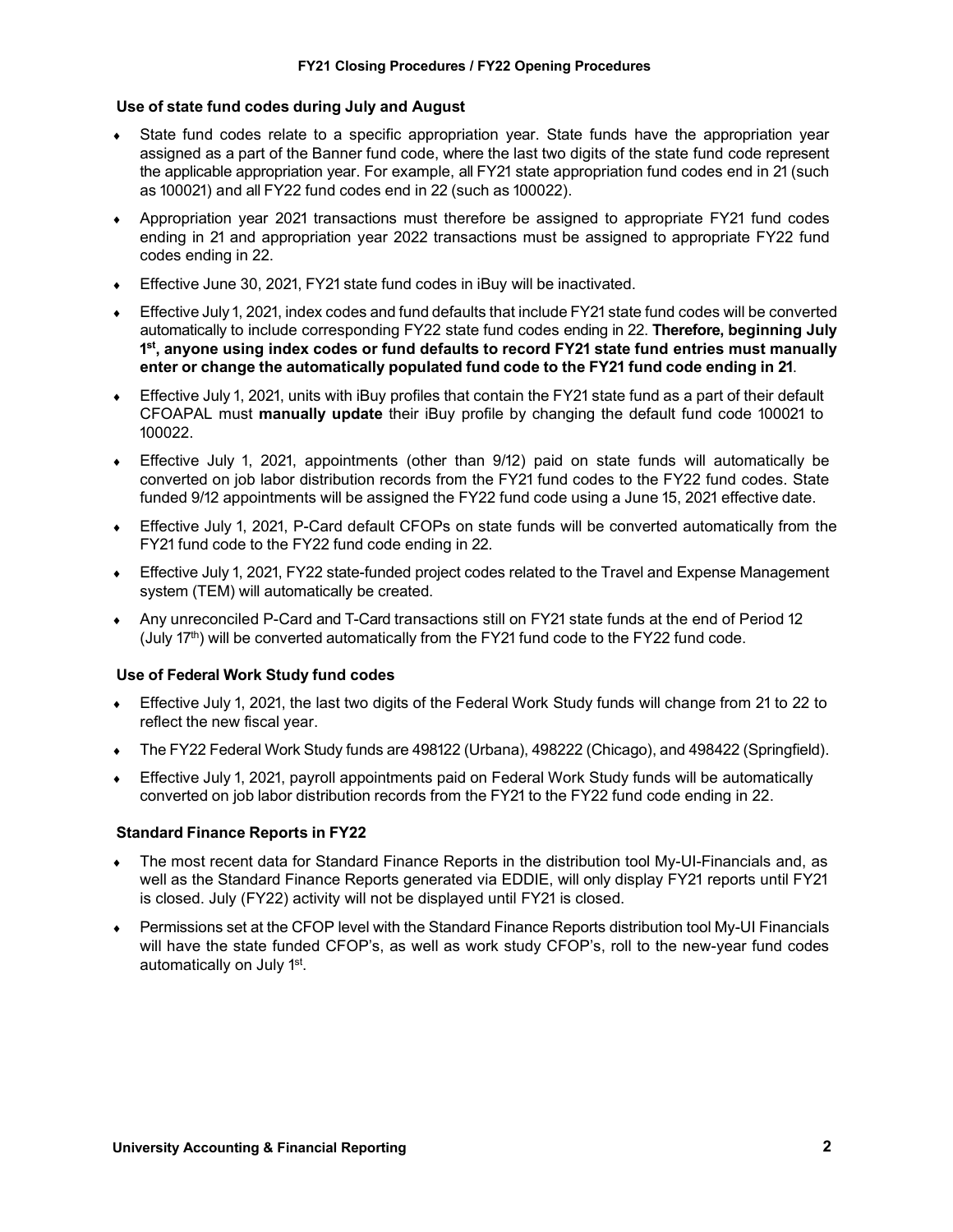### **B. Contacts**

#### <span id="page-4-0"></span>**[University Accounting and Financial Reporting \(UAFR\)](https://www.obfs.uillinois.edu/accounting-financial-reporting/)**

| <b>University Accounting</b>                         | John Laroe, Assistant Controller                       | imlaroe@uillinois.edu  | 217-333-9133 |
|------------------------------------------------------|--------------------------------------------------------|------------------------|--------------|
| Services (UAS)                                       | Kimloan Coventry, Director                             | bui@uillinois.edu      | 217-244-3206 |
|                                                      | Kasey Wilken, Assistant Director                       | wilken3@uillinois.edu  | 217-244-6809 |
|                                                      | Anne Larimore, Assistant Director                      | koester1@uillinois.edu | 217-300-1793 |
|                                                      | Jenny Li, Assistant Director                           | yli21@uillinois.edu    | 312-996-4013 |
| Property Accounting and<br>Reporting - Equipment and | Jeff Weaver, Senior Director                           | jweaver2@uillinois.edu | 217-244-7978 |
| Software                                             | Marti Conrad, Assistant Director                       | mdesjar2@uillinois.edu | 217-300-2159 |
| Property Accounting and<br>Reporting - Buildings and | Aaron Rund, Senior Business & Financial<br>Coordinator | arund@uillinois.edu    | 217-300-1738 |
| Construction                                         | Jasmine White, Financial Accounting &                  | jdougla@uillinois.edu  | 217-333-9135 |
|                                                      | <b>Reporting Analyst</b>                               |                        |              |
| <b>Administrative Accounting</b>                     | Phil McCarthy, Assistant Controller                    | pimccart@uillinois.edu | 217-244-0307 |
| and Financial Reporting                              | Courtney Englehardt, Associate Director                | hampton2@uillinois.edu | 217-244-8739 |

#### **[Budget Operations and Analysis](https://www.obfs.uillinois.edu/budgeting/)**

| University of Illinois at<br>Chicago     | Mark McClellan, Associate Director             | mmmccle1@uillinois.edu | 312-413-5370 |
|------------------------------------------|------------------------------------------------|------------------------|--------------|
| University of Illinois at<br>Springfield | Jackie Gillock, Associate Director             | jbarn1@uis.edu         | 217-206-6077 |
| University of Illinois at<br>Urbana      | Jamie Hackett, Assistant Provost &<br>Director | ihackett@illinois.edu  | 217-333-3214 |

#### **[University Bursar](https://www.obfs.uillinois.edu/usfsco/)**

| <b>General and Student</b><br>Accounts Receivable | Susan Cotter, Senior Assistant Director   | _skcotter@uillinois.edu | 217-244-6022 |
|---------------------------------------------------|-------------------------------------------|-------------------------|--------------|
| <b>Cashier Operations</b>                         | Joseph Shroyer, Senior Associate Director | ⊟ishrover@uillinois.edu | 217-265-4711 |

#### **[Sponsored Programs Administration](https://www.obfs.uillinois.edu/grants/) (SPA)**

| University of Illinois at                | Karen McCormack, Executive Director   | krnmccor@uic.edu       | 312-996-0624 |
|------------------------------------------|---------------------------------------|------------------------|--------------|
| Chicago                                  | Mee Mee Lee-Choi, Director            | meemlee@uic.edu        | 312-996-5961 |
| University of Illinois at<br>Springfield | Charles Alsbury, Coordinator          | ralsb01s@uis.edu       | 217-206-7849 |
| University of Illinois at                | Linda Gregory, Director               | lagregry@uillinois.edu | 217-333-4881 |
| Urbana                                   | Jayne Goby, Senior Associate Director | goby@uillinois.edu     | 217-244-4759 |

#### **[University Payroll and Benefits \(UPB\)](https://www.obfs.uillinois.edu/payroll/)**

| UPB N<br>'B Management | $D$ rector<br>Kassaundra<br>Hester<br>Senior<br>na. | <br>ois | 312-585-9137 |
|------------------------|-----------------------------------------------------|---------|--------------|
|                        | _arr<br>Director<br>Hanvzewski.                     | .cuu    | 312-585-9138 |

#### **[University Purchasing Division](https://www.obfs.uillinois.edu/purchases/)**

| University of Illinois at     | Debra Matlock, Director           | mdecra@uillinois.edu   | 312-996-7084 |
|-------------------------------|-----------------------------------|------------------------|--------------|
| Chicago                       | Aaron Rosenthal, Senior Associate | aaronr1@uillinois.edu  | 312-996-8074 |
|                               | <b>Director</b>                   |                        |              |
| University of Illinois at     | Jill Menezes, Director            | imene1@uillinois.edu   | 217-206-6651 |
| Springfield                   |                                   |                        |              |
| University of Illinois at     | Brad Henson, Director             | bhenson4@uillinois.edu | 217-300-2459 |
| Urbana                        | Justin Johnston, Senior Associate | jjustin@uillinois.edu  | 217-333-6261 |
|                               | <b>Director</b>                   |                        |              |
| University of Illinois System | Daniel Szajna, Director           | dszajna@uillinois.edu  | 217-333-2650 |

#### **[University Payables \(UPAY\)](https://www.obfs.uillinois.edu/payments/)**

| <b>UPAY Management</b>    | Jim Martinie. Senior Director             | martini1@uillinois.edu | 217-333-0780 |
|---------------------------|-------------------------------------------|------------------------|--------------|
| Support Service           | Darren Strater, Senior Associate Director | dstrater@uillinois.edu | 217-244-3139 |
| <b>Payment Operations</b> | Susie Baker, Senior Associate Director    | susbaker@uillinois.edu | 217-333-6401 |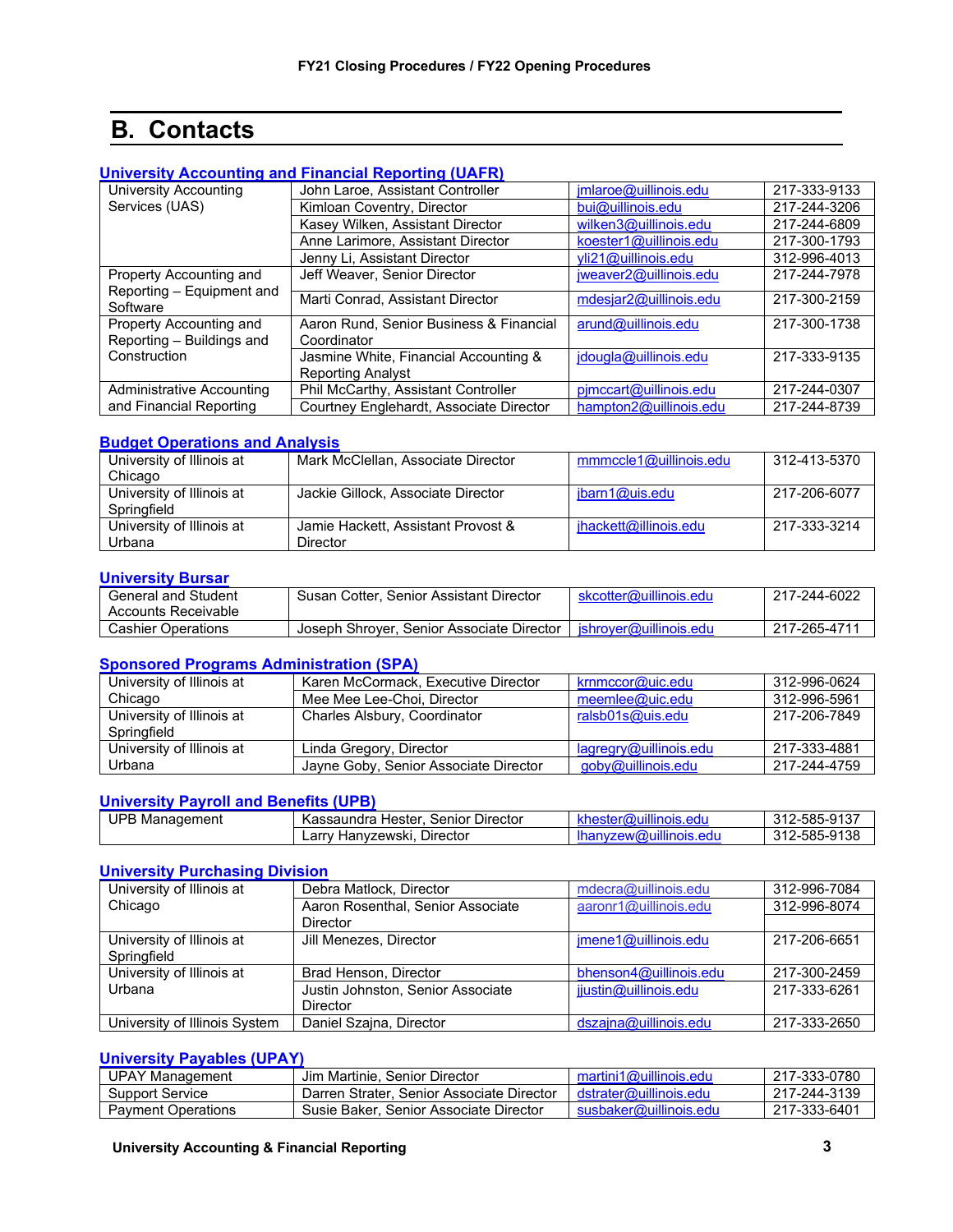### <span id="page-5-0"></span>**C. Calendar of Critical Dates & Deadlines**

**Note: Critical dates related to Purchasing are included in Section E: [Procedures](#page-18-1) for the [Encumbrance](#page-18-1) of and Payment from FY21 Funds.**

#### **May 16, 2021**

#### **Sponsored Programs Administration**

• Clear overdrafts in sponsored project funds (400000 through 599999); unless the project will be continued with additional funds as documented on an approved Request for Anticipation Fund (Form GC70) or prior arrangements have been made with the Sponsored Programs Administration.

#### **May 18, 2021**

#### **Year End Closing/Opening Procedures Webinar**

Register for this webinar by visiting the [Webinars](https://www.obfs.uillinois.edu/training/webinars) section of the [Training Center.](https://www.obfs.uillinois.edu/training/)

#### **June 1, 2021**

#### **Inactive Funds**

• Departments zero out all inactive funds and submit requests for their termination to [uas@uillinois.edu.](mailto:uas@uillinois.edu) Balances in inactive funds should not be carried forward unnecessarily into the next fiscal year.

#### **June 3, 2021**

#### **Year End Closing/Opening Procedures Webinar**

• Register for this webinar by visiting the [Webinars](https://www.obfs.uillinois.edu/training/webinars) section of the [Training Center.](https://www.obfs.uillinois.edu/training/)

#### **June 4, 2021**

#### **Purchasing-State Fund Orders**

• All state fund orders must be approved and posted to Banner to ensure FY21 state funding. Allow time for requisitions to pass through iBuy departmental approval queues. Departments should follow up on all orders to ensure the department executes approvals in time to permit posting the orders in Banner.

#### **June 10, 2021**

#### **Year End Fact Sheet Webinar**

• Register for this webinar by visiting the [Webinars](https://www.obfs.uillinois.edu/training/webinars) section of the [Training Center.](https://www.obfs.uillinois.edu/training/)

#### **June 11, 2021**

#### **Gift Funds**

If needed, complete a [Return of Gift Funds to UI Foundation](https://onlinecloudprod.uif.uillinois.edu/system/files/2019-05/Sec11-8TransferBANNERmoney.pdf?_ga=2.115374214.1893198321.1582128603-2044951025.1573163783) form (which is located within the **Fund** drop-down menu of the UIF webpage at [https://online.uif.uillinois.edu/pages/forms\)](https://online.uif.uillinois.edu/pages/forms) to return any accumulated funding from a Banner gift fund (fund type 4M) to the University of Illinois Foundation (UIF) for reinvestment into a UIF endowment or quasi-endowment. The completed form must be submitted to UIF as instructed within the yellow box on the form by **5:00 p.m.** on **Friday, June 11**. UIF will then review the request for appropriateness. If approved, UIF will send the form to UAFR for processing. For further details, refer to [Section](https://www.obfs.uillinois.edu/bfpp/section-11-gifts-endowments/section-11-8)  [11.8](https://www.obfs.uillinois.edu/bfpp/section-11-gifts-endowments/section-11-8) within the [Business and Financial Policies and Procedures.](https://www.obfs.uillinois.edu/bfpp/)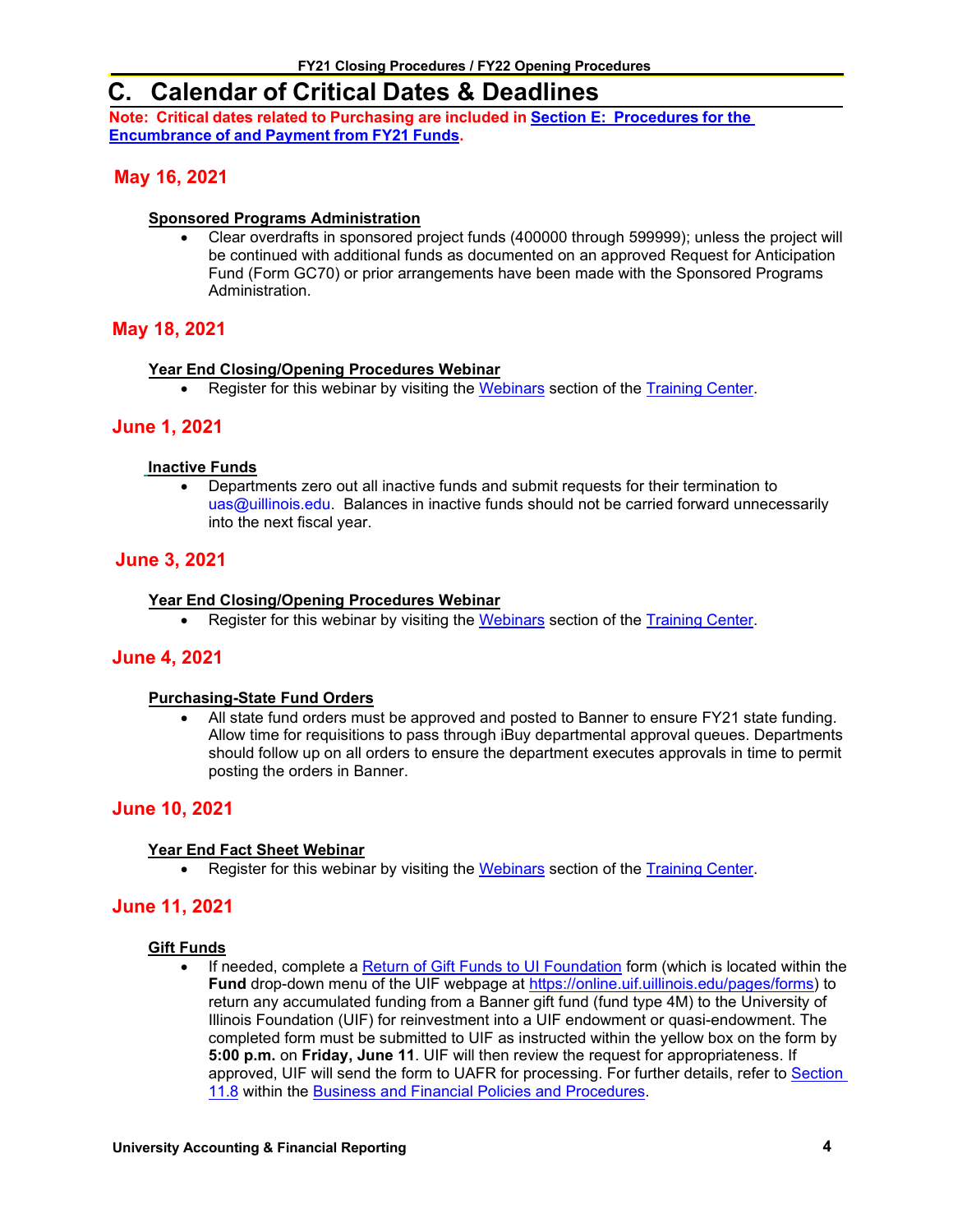#### **June 11, 2021 (continued)**

#### **University Payroll & Benefits**

• Prior Underpayment Adjustments (PUA) submitted and reviewed in PARIS by 5:00 p.m. will be paid on Friday, June 18, 2021.

#### **June 15, 2021**

#### **University Payroll & Benefits**

• BW13 payroll calculation will run in the evening. Department approvers must complete time entry payroll approvals by noon. Superusers complete payroll time entry and approvals by 5:00 p.m.

#### **June 16, 2021**

#### **University Payroll & Benefits**

• BW 13 Current Pay Adjustments (CPA**)** must be submitted through PARIS by 10:00 a.m.

#### **University Payroll & Benefits - State Funds**

• Conversion of state fund code 100021 to 100022 for state funded 9/12 payroll jobs with a June 16, 2021 effective date.

#### **June 17, 2021**

#### **Accounts Receivable**

• Submit accounts receivable (SAR & GAR) feeders for FY21 by 5:00 p.m. to allow departments to clear rejected transactions by June 30, 2021.

#### **June 18, 2021**

#### **CFOAPAL Termination**

• Last day to submit CFOAPAL termination requests to [uas@uillinois.edu](mailto:uas@uillinois.edu) for FY21. Requests received after June 18th will be processed in August after the fiscal year end close is completed.

#### **Quasi-Endowment Funds**

• Request reinvestment of accumulated University endowment income fund cash balances to quasi-endowment funds to UAFR-Administrative Accounting.

#### **University Payroll & Benefits**

• Prior Underpayment Adjustments (PUA) submitted and reviewed in PARIS by 5:00 p.m. will be paid on Friday, June 25, 2021.

#### **June 21, 2021**

#### **Campus Store Orders**

• Submit orders to Campus Stores for equipment and supplies, including purchases made through GAR. These orders must be submitted by 5:00 p.m. in order to be charged to FY21 funds.

#### **June 25, 2021**

#### **University Payroll & Benefits**

• Prior Underpayment Adjustments (PUA) submitted and reviewed in PARIS by 5:00 p.m. will be paid on Friday, July 2, 2021.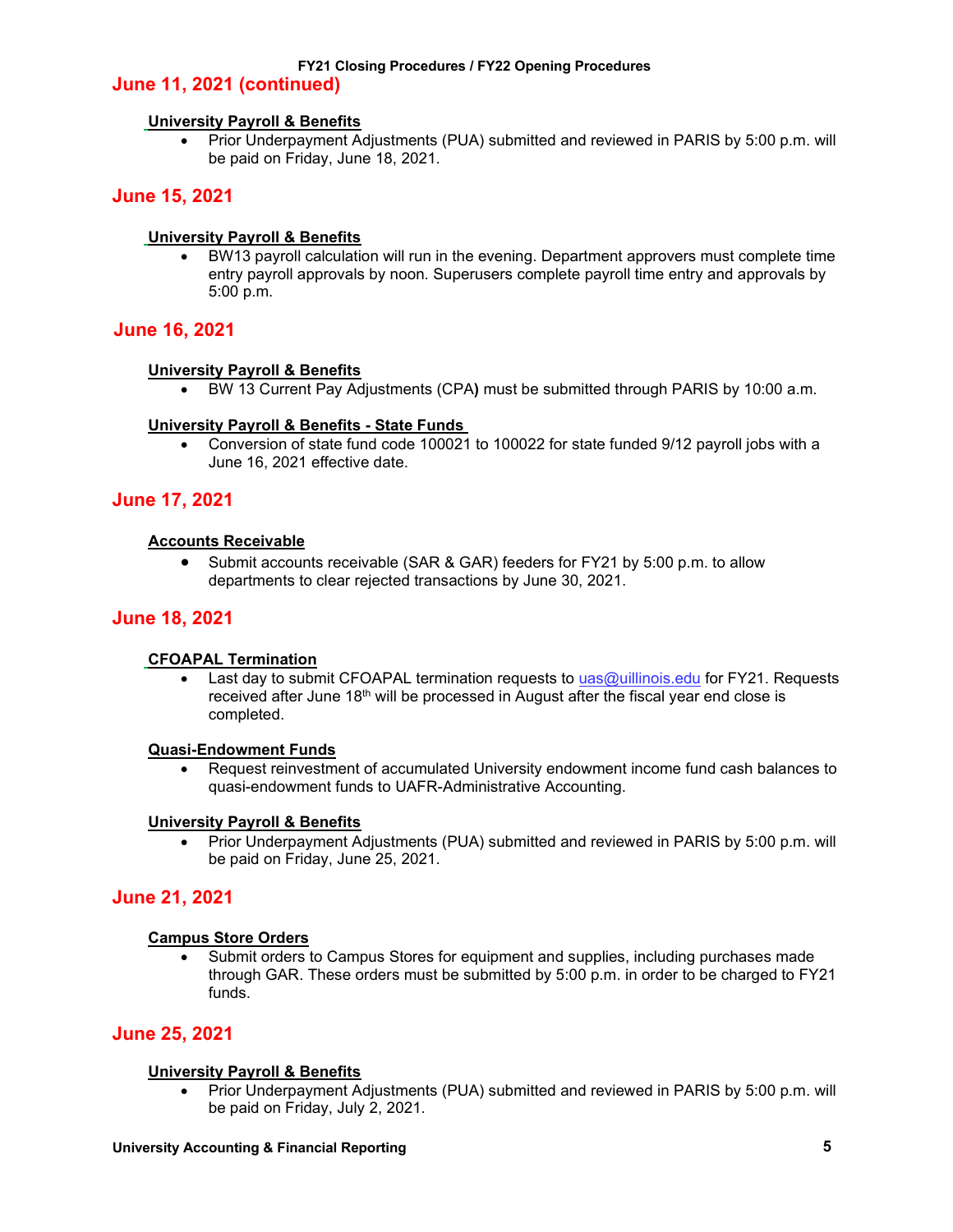#### **June 29, 2021**

#### **University Payroll & Benefits**

• BW14 payroll calculation will run in the evening. Department approvers must complete time entry payroll approvals by noon. Superusers must complete payroll time entry and approvals by 5:00 p.m.

#### **June 30, 2021**

#### **Last Day of FY21**

Refer to critical dates in July 2021 for processing, adjusting, and closing entries for the final June 2021 Banner financial record.

#### **Accounts Receivable**

• Submit Banner Accounts Receivable (SAR & GAR) manual charges and credits for FY21 by 5:00 p.m. Online Accounts Receivable charges and credits submitted after deadline will be posted in FY22.

#### **Cashier Operations**

• Submit cash receipts, departmental deposits, and payments for general accounts received on or before June 30<sup>th</sup> to University Bursar Cashier Operations by 2:00 p.m. to ensure processing in FY21.

#### **Gift and Endowment Income Funds**

- Departments must clear all deficits in their gift and endowment income funds to ensure these funds do not end the fiscal year in a deficit. Fund transfers or expense reclassifications are both allowable methods to use for clearing deficits in gift or endowment income funds. For guidance on how to perform fund transfers, see [UAFR's Processing Fund Transfers Between](https://www.obfs.uillinois.edu/common/pages/DisplayFile.aspx?itemId=1489980)  [Gift Funds.](https://www.obfs.uillinois.edu/common/pages/DisplayFile.aspx?itemId=1489980)
- To ensure gift revenue is properly recognized in FY21, all FY21 donations need donated by **June 30**. For example, any donations received by mail would need postmarked on or before June 30 and any donations received by credit card would need to have a processing date on or before June 30. All donations must be timely deposited through the University of Illinois Foundation (UIF) using the proper gift transmittal form, which can be found on UIF's [Forms](https://online.uif.uillinois.edu/pages/forms) webpage. For official guidance, please reference the applicable UIF announcement regarding year-end processing dates and details.

#### **Purchasing**

- All requisitions (Banner and iBuy) remaining on FY21 state funds will be canceled.
- FY21 state fund 100021 will be inactivated in iBuy. All FY21 state fund orders should be approved and removed from iBuy department approval requests.

#### **University Payroll & Benefits**

• BW 14 Current Pay Adjustments (CPA) must be submitted through PARIS by 10:00 a.m.

#### **T-Card**

• Last swipe date for FY21 transactions. All T-Card transactions with a swipe date of June 30, 2021 or earlier and which are reconciled by July 3, 2021 will be charged to FY21. T-Card transactions, regardless of the swipe date, reconciled after July 3, 2021 will be charged to FY22.

### **July 1, 2021 First Day of FY22**

#### **Federal Work Study**

• The last two digits of the Federal Work Study funds will change from 21 to 22 to reflect the new fiscal year.

#### **University Accounting & Financial Reporting 6**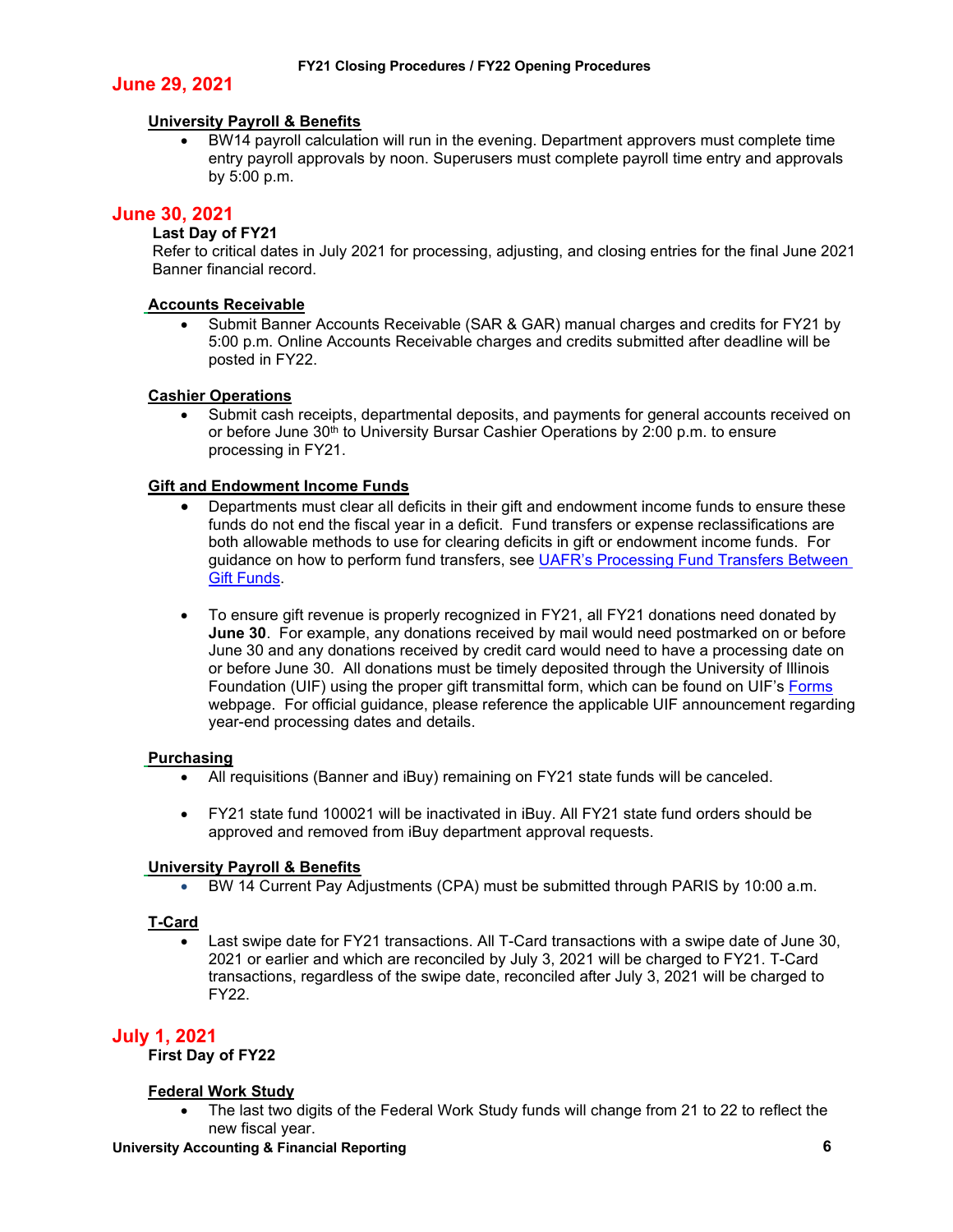#### **July 1, 2021 (continued)**

• Federal Work Study funds reported on job labor distribution records will be converted automatically to the FY22 funds ending in 22.

#### **Financial Reports**

- Financial data in My-UI Financials and EDDIE will only display FY21 until FY21 is closed. July (FY22) activity will not be displayed until FY21 is closed.
- Permissions set at the CFOP level in My-UI-Financials will have the state funded and work study CFOP's rolled to the new-year fund codes automatically on July 1<sup>st</sup>.

#### **Journal Vouchers**

• Manually change Banner transactions to a June date for journal vouchers that should post in FY21. Banner will default transaction dates to July. Failure to manually modify the date will result in posting the transaction in FY22.

#### **iBuy**

• FY22 state fund code 100022 activated in iBuy. iBuy user personal profiles that include FY21 state fund code as part of their default CFOAPAL setting must be manually updated to change the default code from 100021 to 100022.

#### **State Funds**

- The state fund codes for the new fiscal year are now open and available for use. State fund codes are specific to the applicable fiscal year. For example, the FY21 state fund codes end in 21 (such as 100021) and the FY22 state fund codes end in 22 (such as 100022).
- July 1 marks the beginning of the lapse period. The lapse period typically occurs during the first two months of a new fiscal year (i.e, July and August). During this time frame, certain types of transactions are allowed on the prior fiscal year's State fund. These transactions are limited to goods or services that were contracted for or received **prior** to July 1. During the lapse period, there are two State fund codes open for transaction processing: the **prior** year State fund (1000PY) and the **current** year State fund (1000CY). So it is important that the State fund selected is accurate and relates to the same time period as the applicable expenditure.
- Begin performing regular reviews of all operating ledger and general ledger transactions posting to FY21 state funds (e.g., 100021) to ensure that they are reconciled, approved, and posted to Banner. This will help ensure that any necessary corrections to these FY21 state funds are identified and processed before the close of August business (which is the close of the lapse period). For example, if you identify transactions on your FY21 state fund that relate to FY22 business, then those transactions would need to be re-classified before the close of the lapse period.
- All index codes that include an FY21 state fund code will be automatically updated to use the applicable FY22 state fund code instead. Thus, when using an index code to process any FY21 transactions between July 1 – August 31, you will need to manually change the automatically populated fund code from 100022 to 100021.
- Payroll appointments (excluding state funded 9/12 appointments) which are funded with state funds will be automatically converted on job labor distribution records to the applicable FY22 state fund code ending in 22 (such as 100022).

#### **Labor Encumbrances**

• Labor encumbrance process disabled until July  $17<sup>th</sup>$ . As a result, users will not see FY22 labor encumbrances post in Banner until after July 17<sup>th</sup>.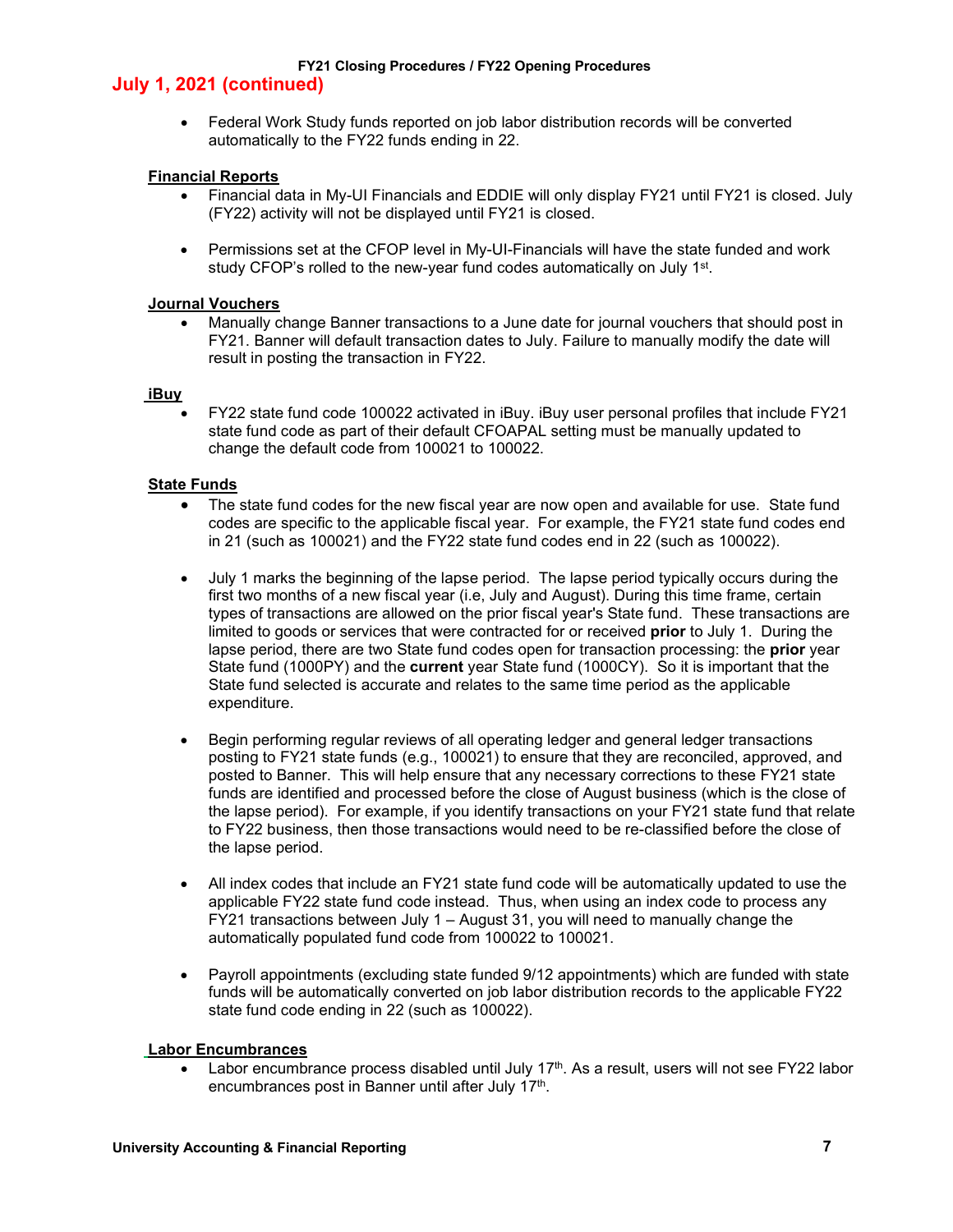#### **July 1, 2021 (continued)**

#### **P-Card**

• P-Card default CFOP codes that include an FY21 state fund code will be automatically converted to FY22 state fund code ending in 22. The coding for P-Card purchases involving state funds needs to be reviewed carefully during June and July. Purchases made in June must use fund code 100021 and purchases in July must use fund code 100022.

#### **Travel and Expense Management System**

• Travel and Expense Management system (TEM) project codes that include an FY21 state fund will be copied, and new project codes created to reflect the FY22 state fund code ending in 22. TEM documents (including T-Card) involving state funds need to be reviewed carefully during June and July. Travel/purchases made in June must use fund code 100021 and travel/purchases in July must use fund code 100022.

#### **University Property Accounting and Reporting**

- Report fabricated equipment completed as of June to UAFR University Property Accounting and Reporting.
- Assign proper entity code to equipment as applicable. Equipment used directly in the operation of a specific self-supporting fund's activity needs to have that self-supporting fund's same exact entity code assigned (refer to Section [Definitions](#page-23-1))

#### **July 2, 2021**

#### **University Payables**

- Submit all FY21 purchase order related invoices and other invoices, which are not appropriate to process via TEM, regardless of funding source, to University Payables by 5:00 p.m. in order to post in FY21 via the Banner A/P system.
- All travel and other reimbursement expense reports for travel or purchases made prior to July 1, regardless of funding source, must be departmentally approved in TEM in order to post in FY21.

#### **University Payroll & Benefits**

• Prior Underpayment Adjustments (PUA) submitted and reviewed in PARIS by 5:00 p.m. will be paid on Friday, July 9, 2021.

### **July 3, 2021**

#### **Labor Encumbrances**

- Current year labor encumbrances will be liquidated. Users should be aware of this event when monitoring their departmental budget balances available (BBAs) during the FY21 closing process.
- **Note:** The multi-year labor encumbrances representing salary and fringe charges to be incurred in future fiscal years on grant and federal agriculture funds will **not** be liquidated.

#### **July 6, 2021**

#### **University Property Accounting and Reporting**

- Submit retainage fees and payables on construction contracts to UAFR University Property Accounting and Reporting for posting in FY21.
- Report construction completed as of June 30<sup>th</sup> to UAFR-University Property Accounting and Reporting.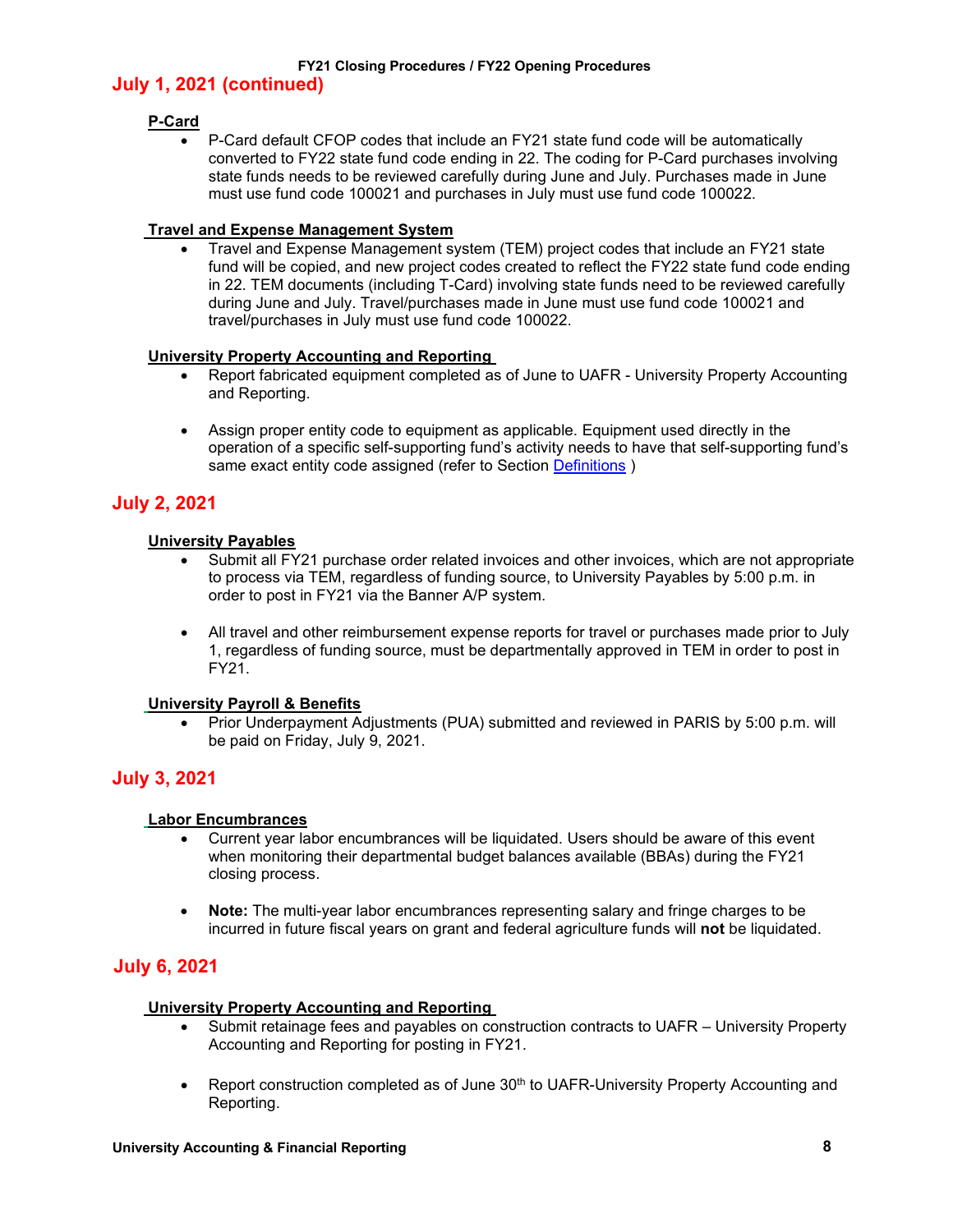#### **July 7, 2021**

#### **Year End Fact Sheet Webinar**

• Register for this webinar by visiting the [Webinars](https://www.obfs.uillinois.edu/training/webinars) section of the [Training Center.](https://www.obfs.uillinois.edu/training/)

#### **Non-Monetary Exchange Transactions**

• Per [Section 13.5](https://www.obfs.uillinois.edu/bfpp/section-13-accounting/non-monetary-exchanges) of the Business and Financial Policies and Procedures, non-monetary exchange transactions should be reported in the same period (i.e., the same month) in which they occur. However, if you have any unreported non-monetary exchange transactions for FY21 business, you will need to complete a [Report of Non-Monetary Exchanges](https://www.obfs.uillinois.edu/common/pages/DisplayFile.aspx?itemId=94671) form and submit to UAFR by 5:00 PM.

#### **July 8, 2021**

#### **University Payroll & Benefits**

• MN7 payroll calculation will begin this evening.

#### **Fact Sheet Open Lab**

• Register for the virtual *Fact Sheet Open Lab* by visiting the applicable registration link for each university within the **Course Registration** webpage.

#### **July 9, 2021**

#### **University Payroll & Benefits**

- MN 7 Current Pay Adjustments (CPA) must be submitted through PARIS by 10:00 a.m. on July 9, 2021.
- Prior Underpayment Adjustments (PUA) submitted and reviewed in PARIS by 5:00 p.m. will be paid on Friday, July 16, 2021.

#### **Labor Redistributions**

Labor redistributions of FY21 payroll charges must use a June transaction date and be approved (the labor redistribution must be at disposition 60) in Banner by 5:00 p.m. to appear on the June preliminary statements.

#### **July 10, 2021**

#### **Preliminary Financial Statements**

• Cut off to post transactions that will appear on June preliminary statements.

#### **July 12, 2021**

#### **Preliminary Financial Statements**

• Banner statements for June transactions posted through July 10, 2021, will be available in Mobius View. These statements will include payroll charges for Biweekly Pay Event 14 (BW14). Users should be aware of this situation when analyzing their preliminary statements.

#### **July 13, 2021**

#### **University Payroll & Benefits**

• BW15 payroll calculation will run this evening. Departmental approvers must complete payroll time entry approvals by noon. Superusers must complete payroll time entry and approvals by 5:00 p.m.

#### **Fact Sheet Open Lab**

• Register for the virtual *Fact Sheet Open Lab* by visiting the applicable registration link for each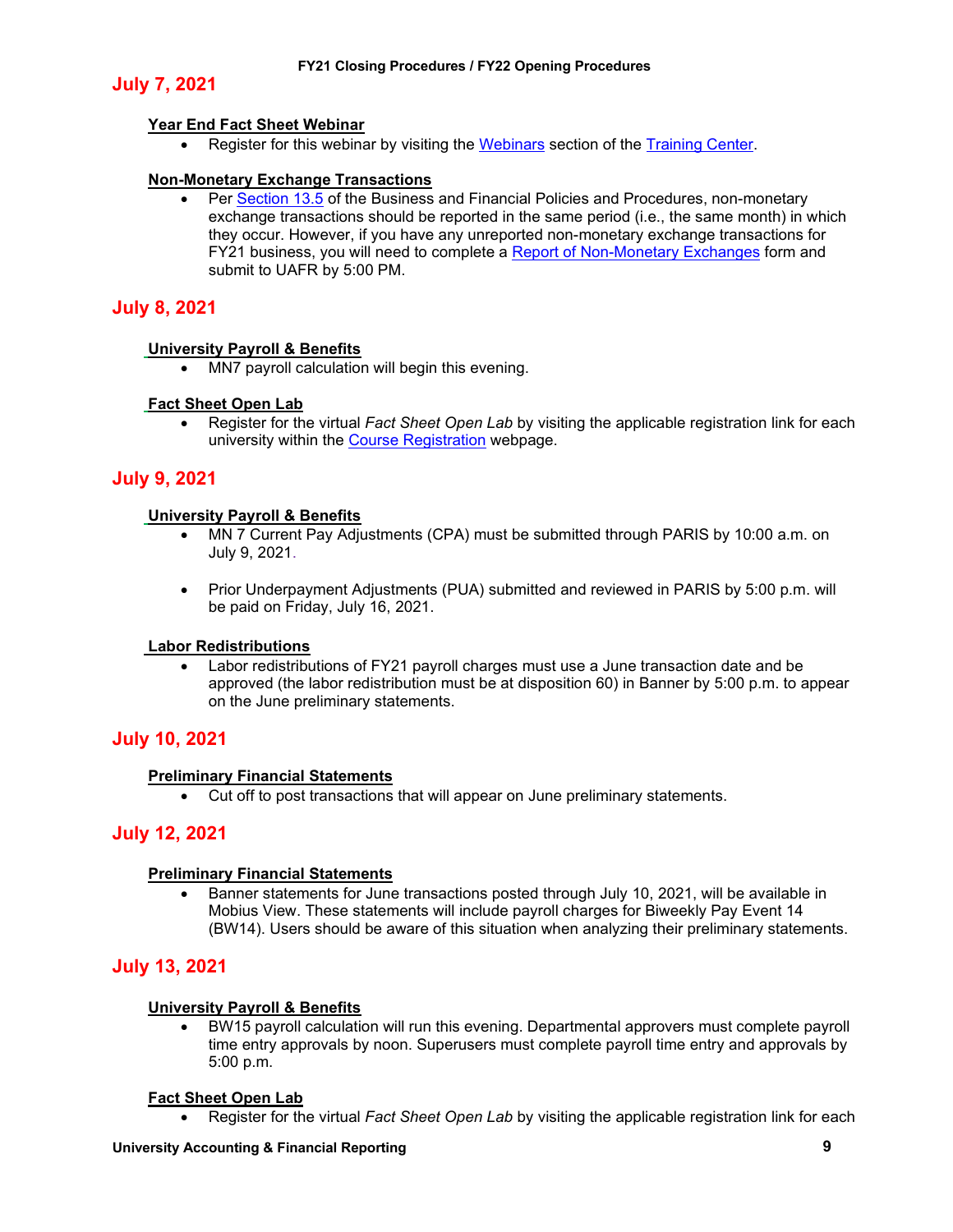#### **July 13, 2021 (continued)**

university within the [Course Registration](https://www.obfs.uillinois.edu/training/registration/) webpage.

#### **July 14, 2021**

#### **University Payroll & Benefits**

• BW 15 Current Pay Adjustments (CPA) must be submitted through PARIS by 10:00 a.m.

#### **July 15, 2021**

#### **Labor Redistributions**

- Last day to process FY21 labor redistributions. Labor redistributions of FY21 payroll charges, excluding 2021 MN7 and 2021 BW15, must use a June transaction date and be approved (the labor redistribution should be at disposition 60) in Banner by 5:00 p.m. to appear on the June Period 12 statements.
- Labor redistributions involving 2021 MN7 and 2021 BW15 must be entered and approved (the labor redistribution should be at disposition 60) in Banner by 5:00 p.m. to appear on the June Period 12 statements**; however, special instructions apply to enter the transaction date correctly** (refer to [Section F. Payroll\)](#page-20-0).

#### **July 16, 2021**

#### **Last Business Day of Period 12**

#### **Journal Vouchers and Feeders**

- Last day to process general ledger and accounts payable feeder system transactions into FY21. Users are strongly encouraged to process earlier if possible.
- Last day to process adjustments to encumbrances in FY21. After encumbrances roll into FY22, Banner does not allow users to adjust these rolled encumbrances in FY21.
- All FY21 journal vouchers must be entered into Banner by 5:00 p.m. After 5:00 p.m., users will not be able to complete the journal vouchers due to Banner year end security.
- All FY21 transactions routed to approval queues, including general ledger and accounts payable transactions, must be approved by 5:00 p.m. to appear on FY21 statements.
- All FY21 journal vouchers using capital asset (equipment/construction) account codes must be submitted to Banner by 5:00 p.m. Any subsequent transactions using these codes must be reviewed with UAFR – University Property Accounting and Reporting.

#### **Petty Cash**

• Post FY21 general encumbrances for petty cash and travel expenditures incurred but not reimbursed by 5:00 p.m. When possible, vouchers to reimburse these expenditures should be processed instead of recording encumbrances.

#### **Budget**

• Requests for budget transfers to appear on Period 12 statements must be submitted to all university budget offices by 3pm CST.

#### **FABweb**

• Equipment acquired with FY21 funds must have associated acquisition attributes entered into FABweb and submitted to UAFR – University Property Accounting and Reporting by 5:00 p.m.

#### **Sponsored Projects**

**University Accounting & Financial Reporting 10** • Process FY21 expenditures for State of Illinois sponsored projects (funds 560000 through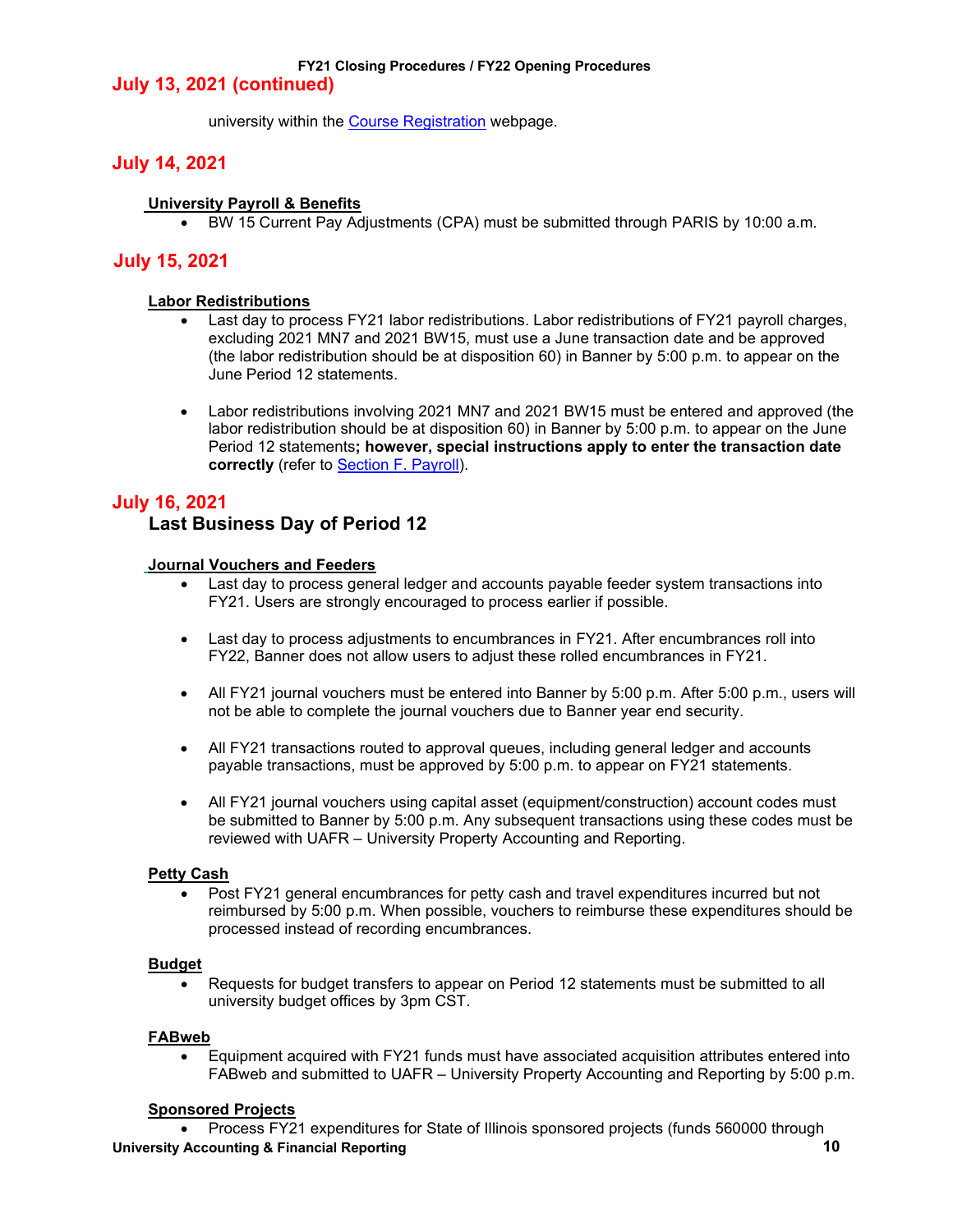#### **July 16, 2021 (continued)**

599999) that require June 30 billings and reports by 5:00 p.m.

#### **P-Card**

- All P-Card transactions with a transaction (swipe) date of June 30, 2021, or earlier, and which are reconciled and approved by the University by July 16, 2021, will be charged to FY21.
- P-Card transactions, regardless of the transaction date, reconciled *afte*r July 16, 2021, will be charged to FY22. Any departmentally unapproved or unreconciled transactions using a FY21 state fund code will have the fund code changed automatically to the FY22 state fund code ending in 22.

#### **July 17, 2021**

#### **June Period 12 FY21 Closed in Banner**

• General ledger balances, encumbrances, and reservations will roll to FY22.

#### **Labor Encumbrances**

• FY22 labor encumbrance process activated.

#### **July 19, 2021**

#### **Financial Statements**

• June Period 12 statements are available in My-UI-Financials, EDDIE, and Mobius View. This will include payroll accruals (FY21 portion of payroll paid in July) for Biweekly 15 (BW15) and Monthly 07 (MN7).

#### **July 21, 2021**

#### **Fact Sheets**

• All Fact Sheets for self-supporting funds and certain practice plan funds need to be completed and submitted to UAFR by 5:00 PM. The Fact Sheet submission tool and other related resources may be accessed at [https://www.obfs.uillinois.edu/accounting-financial](https://www.obfs.uillinois.edu/accounting-financial-reporting/year-end-procedures/fact-sheets)[reporting/year-end-procedures/fact-sheets.](https://www.obfs.uillinois.edu/accounting-financial-reporting/year-end-procedures/fact-sheets)

#### **University Property Accounting and Reporting**

- Report completed software development projects to UAFR University Property Accounting and Reporting.
- Report equipment received as of June 30 but not paid to UAFR University Property Accounting and Reporting.

#### **July 28, 2021**

#### **Budget**

• Submit requests for budget transfers and exchanges involving state or institutional funds to the respective university Budget Office.

#### **July 30, 2021**

#### **University Payables**

• Submit invoices and miscellaneous vouchers to be funded by FY21 state funds, for goods or services contracted for in FY21, but received or rendered after June 30, 2021, to University Payables or enter and approve in the TEM system (if appropriate).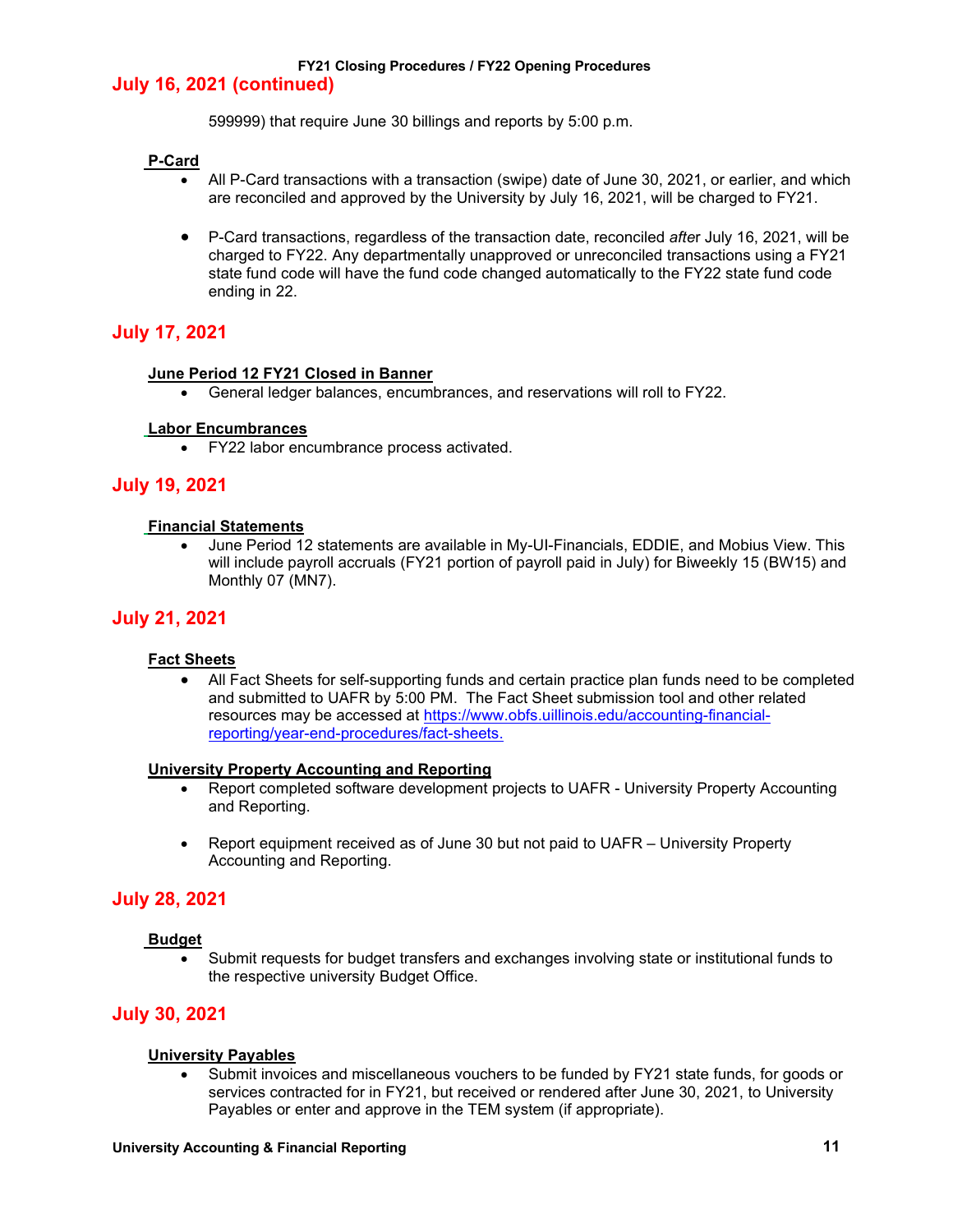#### **July 31, 2021**

#### **June Period 14 FY21 is closed in Banner**

• June Period 14 will be closed after Banner processing has completed. Where applicable, operating ledger budget balances will roll to FY22.

#### **August 2, 2021**

#### **Financial Statements**

• June Period 14 statements available in My-UI-Financials, EDDIE, and Mobius View. The FY22 beginning balances are static after the Period 14 closing.

#### **My-UI-Financials Financial Data**

• Month to date July (FY21) financial data will be available in the Standard Financials Reports distribution tool My-UI-Financials.

#### **August 6, 2021**

#### **July Period 01 FY22 Closed in Banner**

• July Period 01 FY22 will be closed after Banner nightly processes are completed.

#### **August 10, 2021**

#### **Financials Statements**

• July Period 01 FY22 statements available in My-UI-Financials, EDDIE, and Mobius View.

#### **August 13, 2021**

#### **University Payables-State Funded Orders**

• Cut-off to complete in Banner receiving reports required for state-funded FY21 purchase orders where the goods are received after June 30 in Banner by 5:00 p.m. in order to post during the lapse period.

#### **August 20, 2021**

#### **State Funds**

• Continue performing regular reviews of all operating ledger and general ledger transactions posting to FY21 state funds (e.g., 100021) on a daily basis through the end of August. This helps ensure all transactions posting to the FY21 state funds are properly reconciled, approved, and posted to Banner and that any erroneous transactions posting to the FY21 state funds are properly identified and corrected before August 31 (which is the close of the lapse period). For example, if you identify transactions on your FY21 state fund that relate to FY22 business, then those transactions would need to be re-classified off the FY21 state fund and posted to the FY22 state fund before the close of August business.

#### **August 31, 2021**

#### **State Funds**

- This is the final day of the lapse period for the FY21 state funds. It is also the final day of business to make corrections, adjustments, expense re-classifications, etc. to your FY21 state funds. After August (period 02) is officially closed, **no** additional transactions will be allowed to post to FY21 state funds. There are **no** exceptions to this rule.
- All FY21 state funds (e.g., 100021) will be terminated in Banner.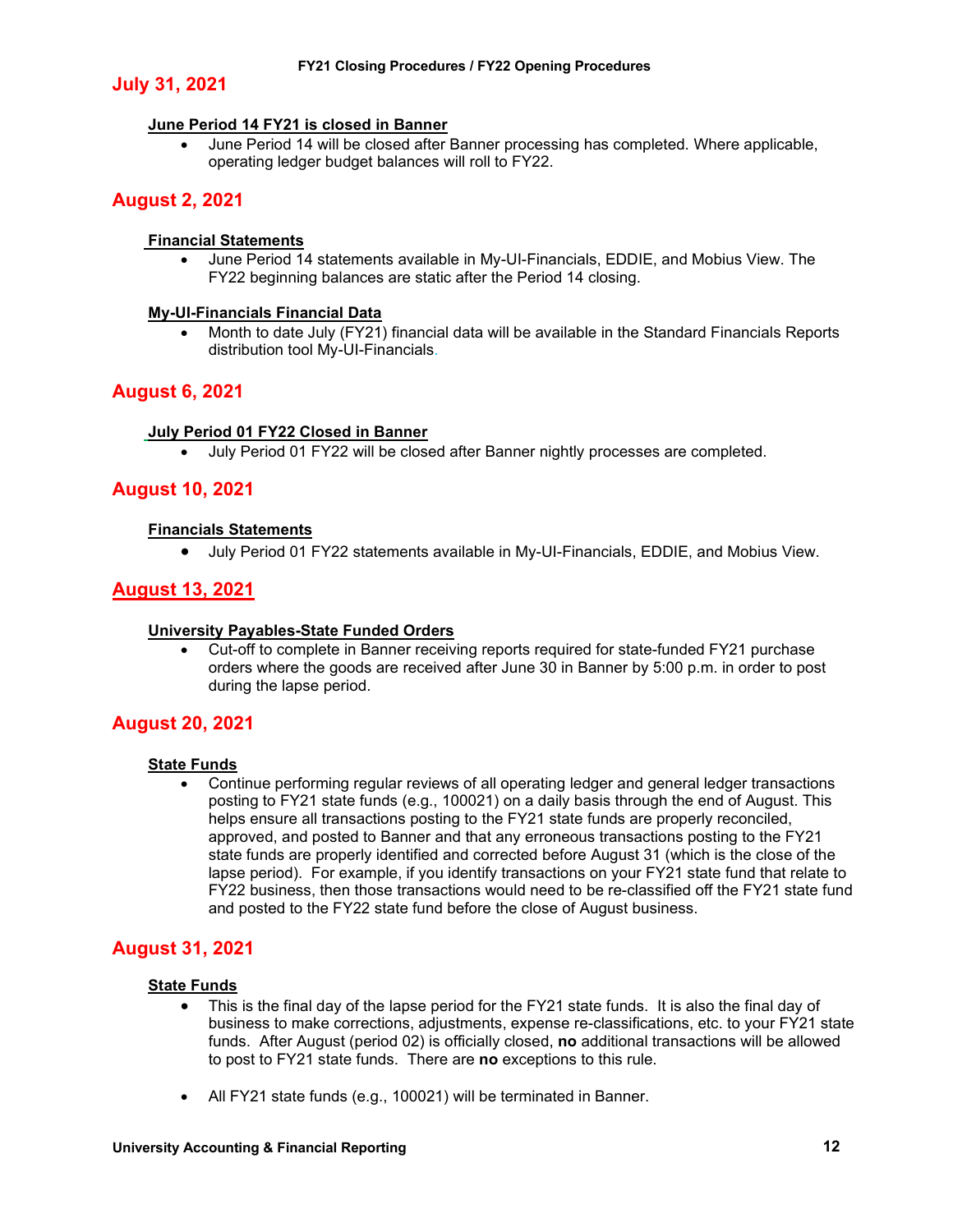#### **September 1, 2021**

#### **State Funds**

• All purchase orders (including standing orders) on FY21 state funds (e.g., 100021) will be closed.

#### **September 3, 2021**

#### **August Period 02 FY22 Closed in Banner**

• No transactions will be allowed on FY21 state funds (e.g.,100021) once August Period 02 is closed.

#### **September 8, 2021**

#### **Financial Statements**

• August Period 02 FY22 statements will be available in My-UI-Financials, EDDIE, and Mobius View.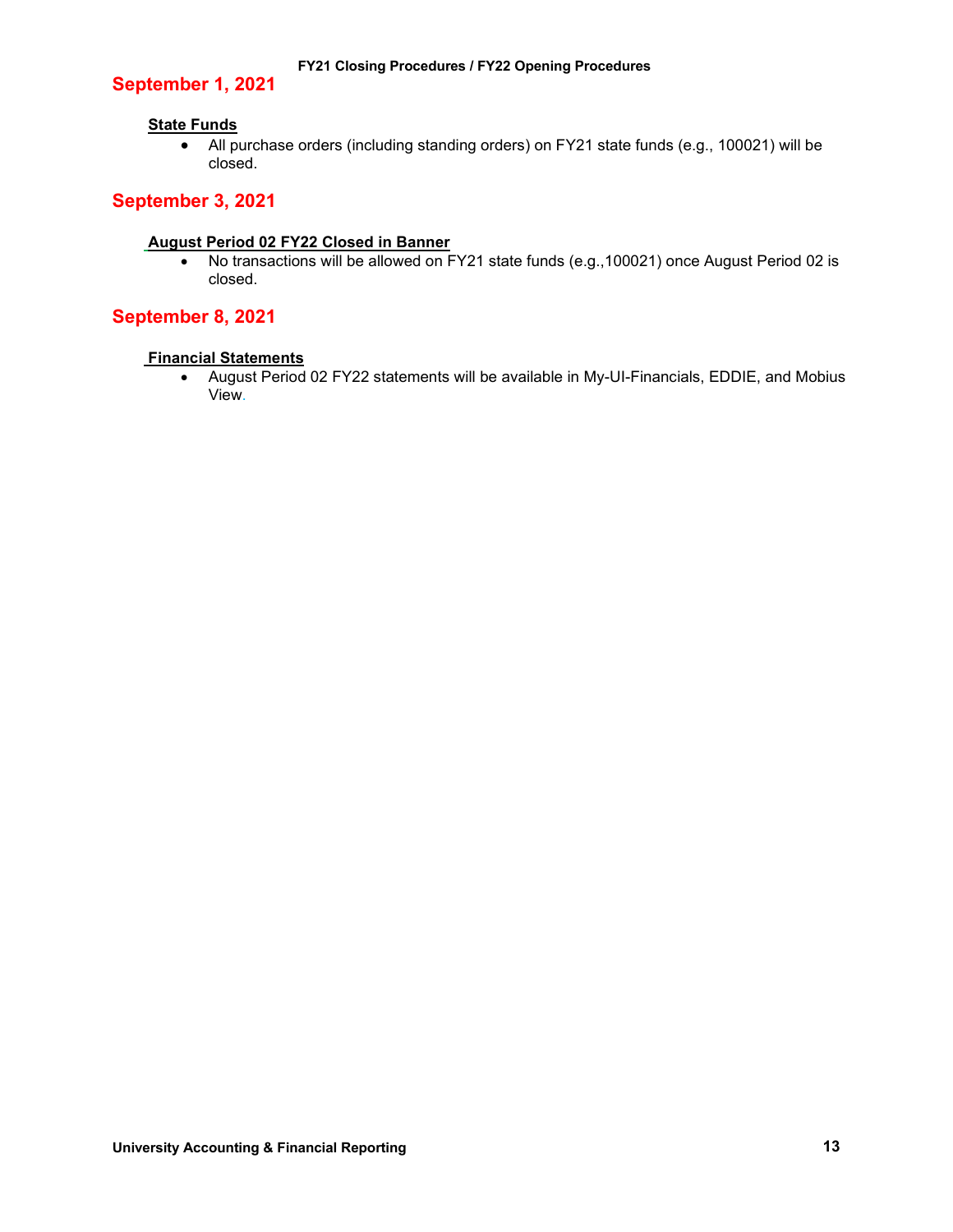### <span id="page-15-0"></span>**D. Disposition of Fund and Budget Balances as of June 30**

### <span id="page-15-1"></span>**1. State Funds**

The applicable Budget Office reviews state budget balances at fiscal year-end for each Banner chart. The Budget Offices determine whether a state fund overdraft or surplus exists at each college/administrativeunit level based on the net budget balance available (BBA). They also provide guidance to college/administrative unit regarding the year-end state budget close process.

The BBA takes into account both: (1) actual year-to-date expenditures and (2) unpaid encumbrances. It is very important that you review the accuracy of your non-personnel encumbrances shown on the May statements and those recorded during June. Any necessary additions and/or corrections to these encumbrances should be made **no later than July 16, 2021 (during FY21 Period 12)**.

Any salary encumbrances remaining on state funds after the accrued payrolls are calculated in July will be eliminated automatically before the final state budget rollup balances are reviewed by the Budget Office.

Final FY21 state budget balances available and non-personnel encumbrances will be rolled forward to FY22 on the prior state appropriation year fund code 100021. This move will facilitate the payment of valid obligations related to FY21 during the lapse period months of July and August.

Vouchers paid from state funds during the lapse period that liquidate encumbrances which are outstanding as of June 30, 2021 will be posted to the FY21 state fund in fiscal year 2022. Balances that remain unexpended on these lapse period funds, as of August 31, 2021, will not be available after that date.

**Once August (Period 02) is closed in Banner in early September, no more transactions will be allowed on the FY21 state fund code 100021**. Users should carefully monitor their lapse period transactions and spending and make any necessary corrections to ensure available FY21 state fund appropriations are fully expended before the month of August is closed.

### <span id="page-15-2"></span>**2. Institutional Funds – Governed by University Guidelines – Balances Forward**

State of Illinois Legislative Audit Commission (LAC) *University Guidelines* define the allowable balances that can be carried forward from one year to the next for institutional funds. For purposes of this carry forward calculation, institutional funds include: (1) Indirect Cost Recovery (ICR) funds (fund type 2C) and (2) Educational and Administrative Allowances funds (fund type 2A). Unencumbered balances, combined on an overall institutional basis, cannot exceed 30% of the current year's budget (FY21) for these funds. Accurate encumbrances are equally important for determining excess institutional funds as they are for determining state funds available to be expended prior to the end of the lapse period. Only June 30 encumbrances that are actually paid during the lapse period (July 1, 2021 to August 31, 2021) will be considered valid in preparing the excess funds calculation.

Encumbrances will be rolled forward into FY22 on July 17, 2021. Budget balances available will be rolled forward as of July 31, 2021, into the appropriate FY22 institutional fund.

FY21 institutional fund budgets per se will not be carried forward. However, FY22 budgets will be composed of two components:

- Departmental allocations and earnings estimate recorded in Budget Development for FY22, and
- An unencumbered/adjusted balance forward, which is the amount of the carryover.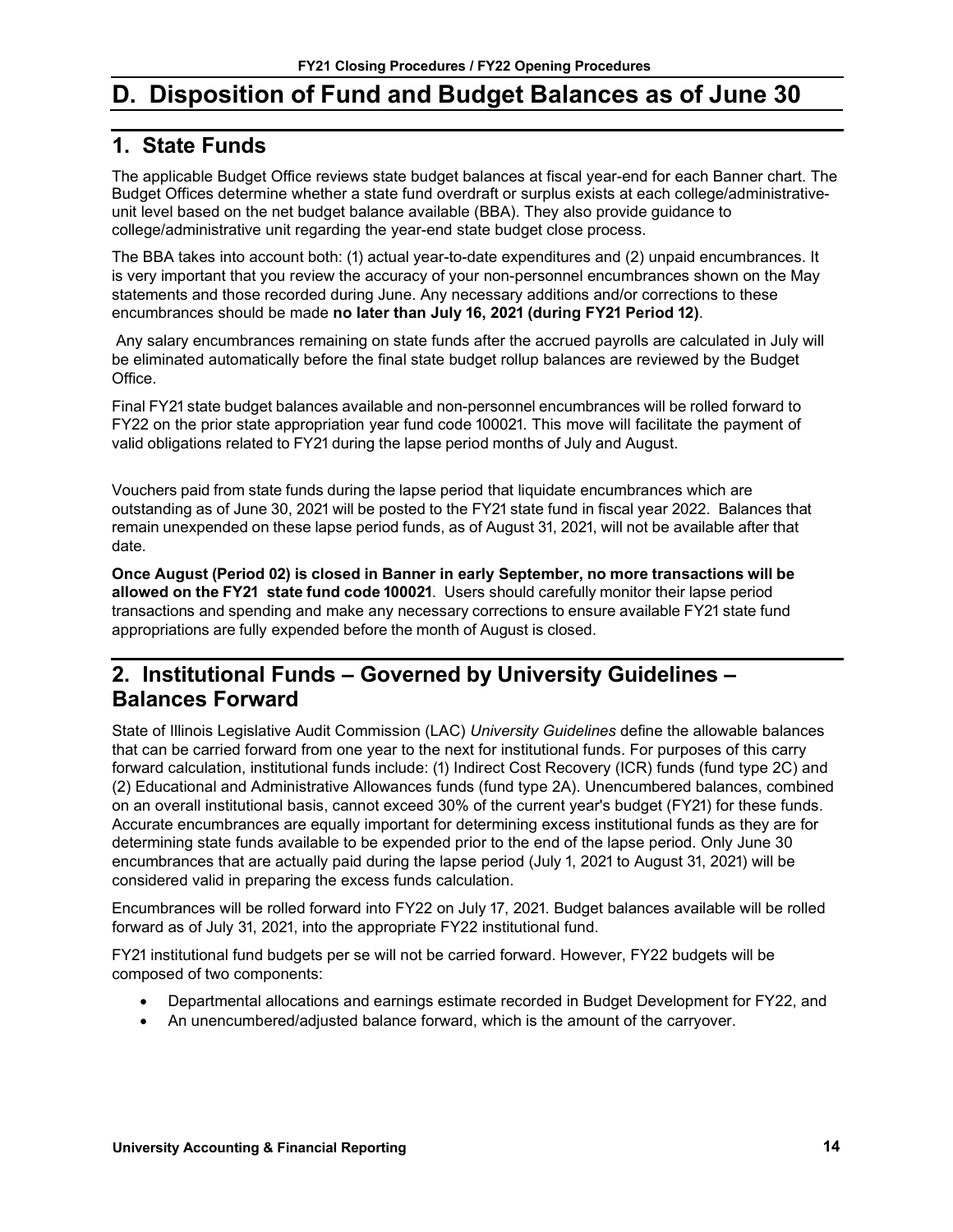### <span id="page-16-0"></span>**3. Self-Supporting Funds – Governed by University Guidelines**

The State Finance Act and the Legislative Audit Commission (LAC) *University Guidelines* require a review of all service, storeroom, auxiliary enterprise, and departmental activity self-supporting funds to determine the reasonableness of cash balances. Any excess cash balances which are identified during this excess funds calculation process must be lapsed to the University Income Fund. Ensuring accurate balances in the various general ledger account codes of these self-supporting funds is critical to ensuring the accuracy of this calculation, as general ledger data is used to calculate excess selfsupporting funds.

Units with self-supporting activities must complete an electronic Fact Sheet for each self-supporting fund they operate (refer to Section 5. [Fact Sheet Requirements\)](#page-17-0). The Fact Sheet is subject to audit by the independent Certified Public Accounting firm engaged by the Auditor General of the State of Illinois. Before completing the Fact Sheet, the June Period 12 financial statements should be reviewed carefully to determine whether year-end closing/adjusting entries are needed to reflect accurate accruals, deferrals, and general ledger adjustments. The Fact Sheet should also be reviewed carefully by a supervisor before finalizing and submitting to University Accounting and Financial Reporting.

### <span id="page-16-1"></span>**4. Practice Plan Funds**

Units with operating responsibilities for practice plan funds must post certain accrual and deferral entries at fiscal year-end (refer to Section 5. [Fact Sheet Requirements\)](#page-17-0). The Fact Sheet is subject to audit by the independent Certified Public Accounting firm engaged by the Auditor General of the State of Illinois.

Before completing the Fact Sheet, carefully review June Period 12 financial statements to determine the need for year-end closing entries.

MSP units – Entries as listed below in Section 5. [Fact Sheet Requirements](#page-17-0) are prepared and posted in Banner as follows:

Receivable related items: Central MSP Office

Other items: Departmental MSP Offices

DSP/NSP/OHSP units – Fact sheets are prepared by the responsible college Dean's office and submitted using the electronic Fact Sheet application for review and entry into Banner.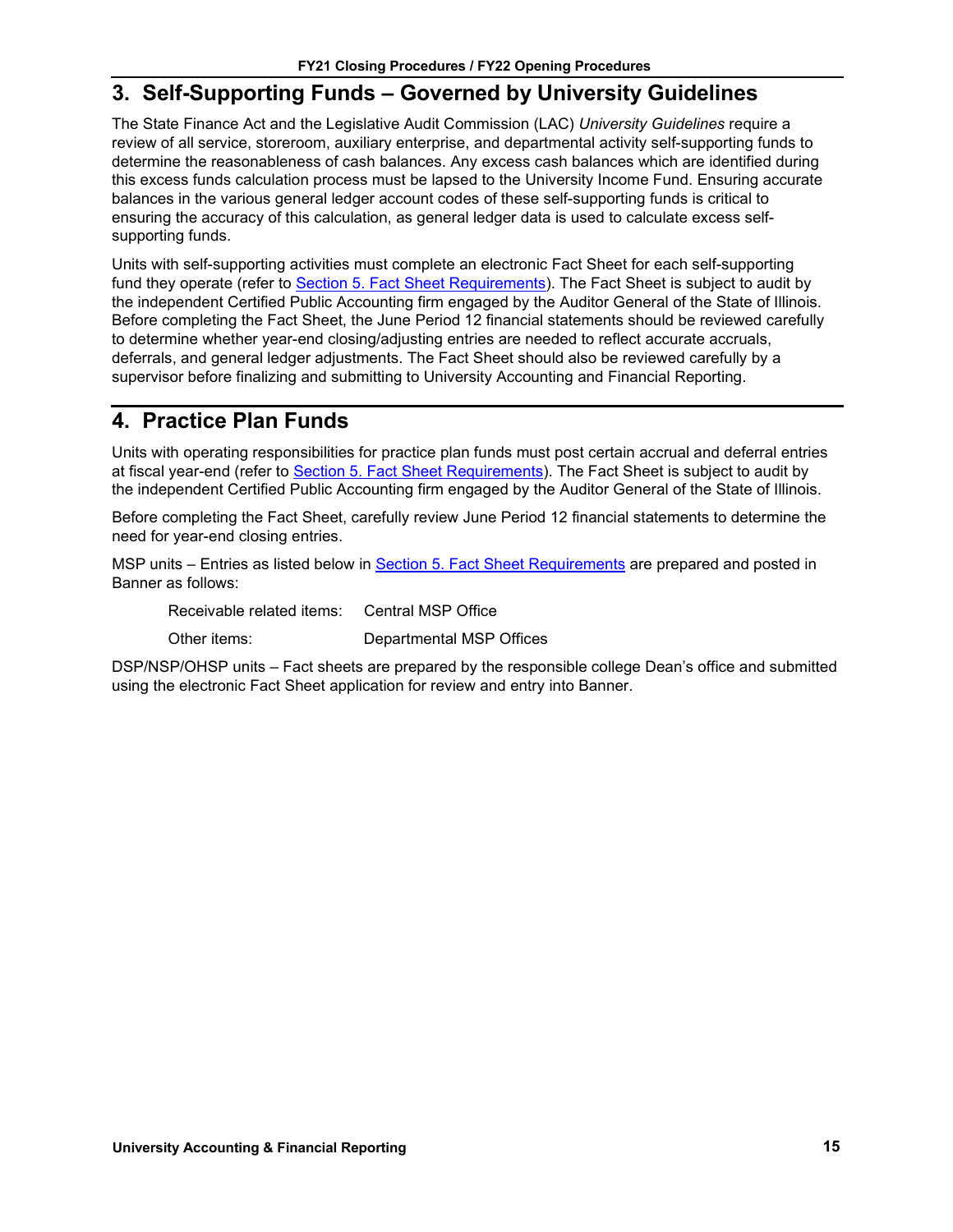### <span id="page-17-0"></span>**5. Fact Sheet Requirements – Self-Supporting and Certain Practice Plan Funds**

Fact Sheets are a year-end tool used to report information related to accrual, deferral, and/or inventory adjustments as of June 30<sup>th</sup> for self-supporting funds and certain health service plan funds to ensure proper financial reporting at year-end. University Accounting & Financial Reporting (UAFR) will review each Fact Sheet and post the appropriate year-end adjustments to Banner.

A separate Fact Sheet is required to be completed and submitted for all self-supporting funds and certain health service plan funds. Any accrual, deferral, and/or inventory adjustments which are not recorded in the unit's normal accounting processes must be reported on the Fact Sheet to ensure that Banner accurately reflects the fund's financial condition as of June  $30<sup>th</sup>$ , regardless of dollar amount.

**A Fact Sheet for each service, storeroom, auxiliary enterprise, departmental activity, or DSP/NSP/OHSP practice plan fund must be submitted by 5:00 p.m. on July 21, 2021 using the FY21 Year End Fact Sheet Submission Tool, accessible using the following link:**

<https://www.obfs.uillinois.edu/accounting-financial-reporting/year-end-procedures/fact-sheets>

**Fact Sheets are not required for funds which were terminated as of June 30th.**

For further details, see UAFR's Year-End Fact Sheets resource webpage located at <https://www.obfs.uillinois.edu/accounting-financial-reporting/year-end-procedures/fact-sheets/>

### <span id="page-17-1"></span>**6. Gift and Endowment Income Funds**

Departments must eliminate all overdrafts on all types of gift and endowment income funds by June 30, 2021. Gift and endowment income funds are administered centrally by UAFR – University Accounting Services. For assistance, please refer to the Gift Funds section of the [UAFR Who to Ask](https://www.obfs.uillinois.edu/accounting-financial-reporting/who-to-ask/types-questions#gift-funds-4m) list.

### <span id="page-17-2"></span>**7. Grant and Contract Funds**

Clear overdrafts in sponsored project funds (400000—599999) by May 16, 2021, unless the project will be continued with additional funds as documented on an approved Request for Anticipation Fund (Form GC70), or prior arrangements have been made with the Grants and Contracts Office. If efforts are not made to clear unauthorized overdrafts, the Grants and Contracts Office may transfer overdrafts to departmental funds.

### <span id="page-17-3"></span>**8. Other Non-State Funds**

General ledger balances remaining after the closing of Period 14 on July 31, 2021, will be carried forward. Balances in inactive funds should not be carried forward unnecessarily into fiscal year 2022. By May 31, 2021, departments should eliminate balances in all inactive funds and request the fund be terminated by emailing [uas@uillinois.edu.](mailto:uas@uillinois.edu)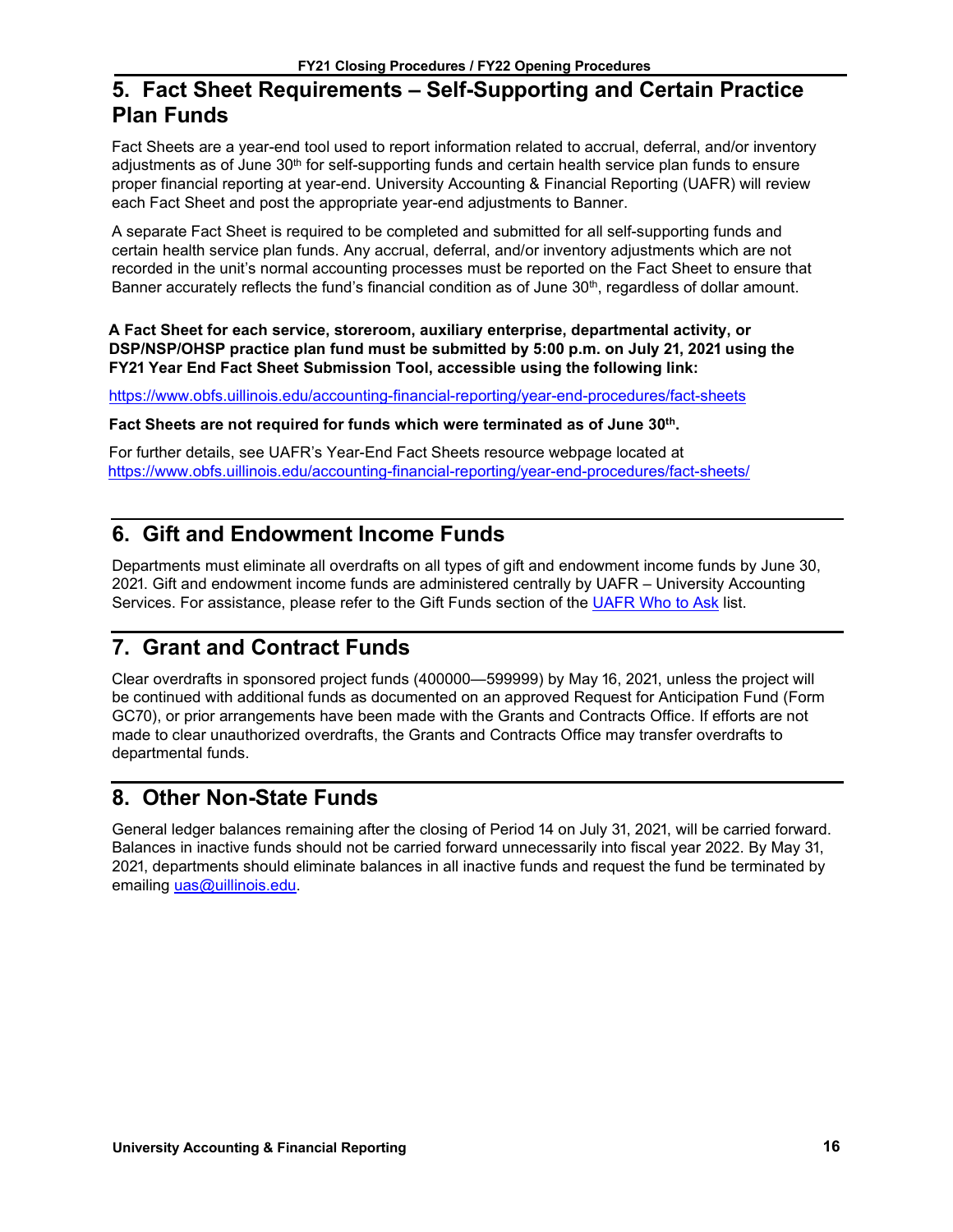### <span id="page-18-0"></span>**E. Procedures for the Encumbrance of and Payment from FY21 Funds**

### <span id="page-18-1"></span>**1. Internal Transactions**

State regulations prohibit any state agency from creating an encumbrance with itself. Therefore, departments may not create encumbrances for stores and service transactions. All stores and service vouchers chargeable to FY21 state funds must be entered into Banner by the close of business on July 16, 2021. This is also the last date for processing FY21 feeder system transactions into Banner. However, users are strongly encouraged to post all transactions earlier if possible, to allow time for corrections. Common stores and service vouchers are those related to Physical Plant, Campus Stores, other storerooms, duplicating, telecommunications, information technology services, and various auxiliary activities.

Purchases from these units must be completed (ordered and delivered) by June 30 in order for the purchase to be charged to FY21 funds. When transferring expenditures that include equipment account codes between FY21 funds (refer to Section J. [Property Accounting & Reporting\)](#page-22-0).

### <span id="page-18-2"></span>**2. Encumbrance of FY21 Funds**

#### **2a. Purchase Orders**

Completed and approved requisitions for purchases of goods and services that are to be charged to your FY21 budget must be received by the Purchasing Division by the dates listed on the website below to ensure the encumbrance of FY21 funds. If the deadline dates indicated are not met, Purchasing cannot guarantee that your transaction will be completed prior to July 1. Requisitions received by the Purchasing Division for which encumbrances cannot be entered by June 30, 2021, will be charged to FY22 funds.

#### **For the latest information on renewals visit the Purchasing Website.** <https://www.obfs.uillinois.edu/purchases/renewals>

For requests for Sole Source purchases and orders requiring Board of Trustees approval, documentation needs to be submitted to the Purchasing Division with sufficient time to meet special processing requirements and obtain the necessary approvals.

#### **For the latest information on sole source purchasing visit the Purchasing Website.**

<https://www.obfs.uillinois.edu/purchases/procedures-rules/sole-source-purchases/>

Purchase orders issued after July 1 will be encumbered against and charged to your FY22 budget.

Renewable and multi-year purchase orders present unique complications at year-end. Invoices dated prior to July 1, 2021, will be financed from FY21 funds. Invoices dated July 1, 2021, and thereafter are chargeable to FY21 funds only if the call (order) for the goods or services was placed prior to July 1, 2021. If the call (order) for the goods or services occurred after June 30, 2021, then payment of the invoice must be financed with FY22 funds on a new Banner purchase order effective in FY22.

Adjustments to purchase order (PO) encumbrances must be made using a change order to the original purchase order. Journal vouchers cannot be used to adjust PO encumbrances because the changes will not be reflected properly on the purchase order. A written request or email requesting the necessary adjustment to the purchase order should be sent to the responsible buyer by June 1. Requests for increases in purchase order encumbrances, particularly on standing orders, should allow for a sufficient remaining encumbrance amount to cover payment for goods or services requested through the end of FY21. Since any remaining standing order encumbrances are closed at the end of the fiscal year lapse period, the Purchasing Division will not initiate change orders to reduce encumbrances on standing orders.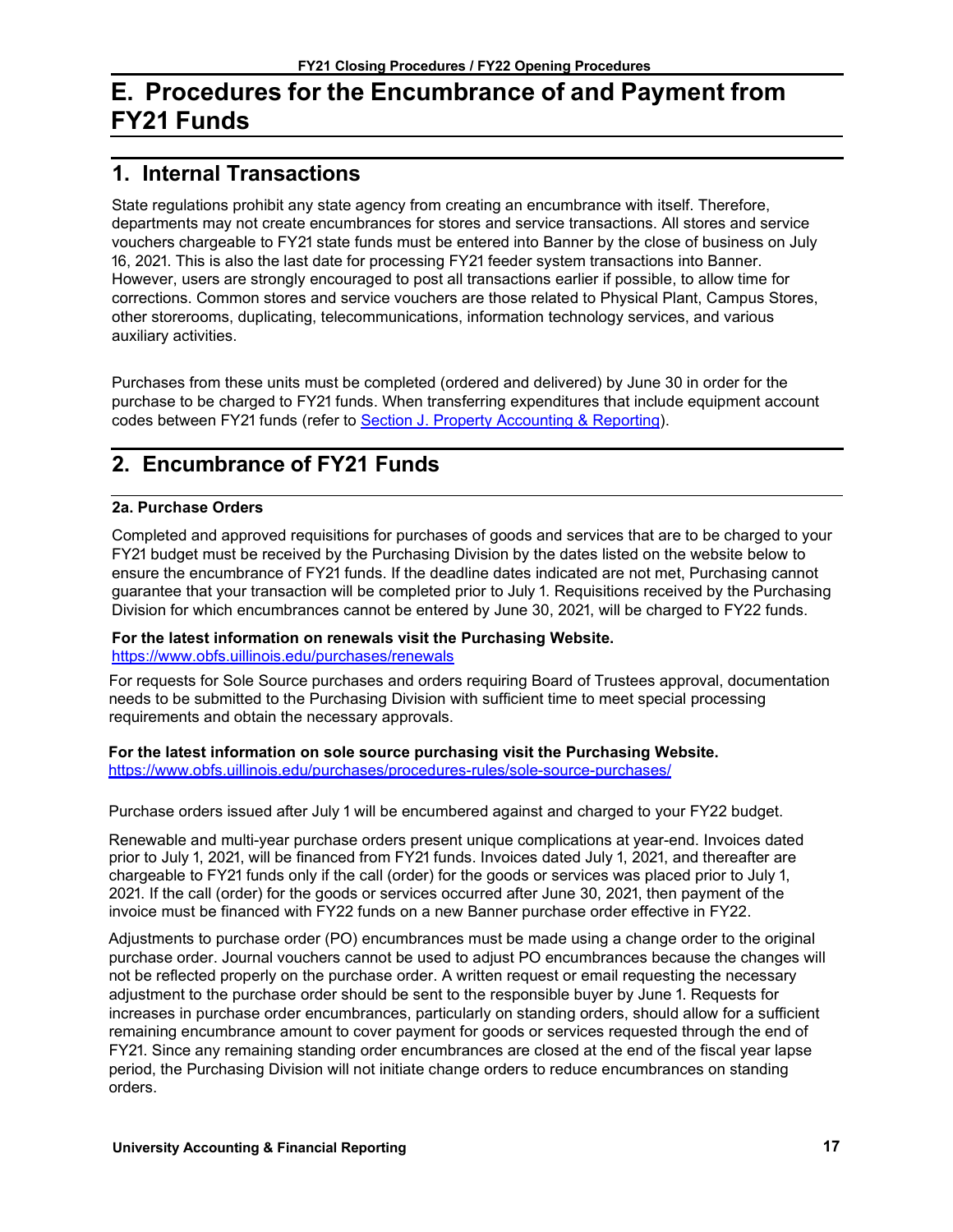#### **2b. Contracts and other non-Purchase Order Encumbrances**

Contracts encumbering FY21 state and non-state funds for services provided in FY21 must be executed by June 30, 2021, and prior to the commencement of services. Contracts for professional and artistic services may be encumbered against FY21 state funds only if the services, or the portion of the services to be funded from FY21 funds, will be completed prior to July 1, 2021. Professional and artistic services for \$20,000 or more are subject to a competitive selection process.

Professional and artistic services must be performed on or before June 30<sup>th</sup> in order to be paid from FY21 state funds during the lapse period. Services that are encumbered but not yet performed by June 30<sup>th</sup> cannot be paid from FY21 state funds and the encumbrance should be removed.

Locally funded contracts under \$10,000 encumbering FY21 funds for services in FY21 should be submitted by June 30, 2021 to University Payables. Contracts executed after June 30, 2021, for services in FY22 will be chargeable to FY22 funds.

Approved invoices payable from FY21 state funds must be received in University Payables or be completed and approved in the Travel and Expense Management system (TEM) as appropriate, by July 31, 2021, to ensure payment from state funds during the lapse period.

#### **2c. Expense Reports (Travel Reimbursements and Miscellaneous Payments) and Purchase Order Payments**

Every effort should be made by the unit to ensure expense reports are completed and approved in the TEM system (if travel occurs prior to July 1, 2021) no later than July 2, 2021 in order for the expenses to be recorded in FY21. For those payment types that are not initiated in the TEM system and the goods/services were received prior to July 1, 2021, the invoice must be submitted to University Payables no later than 5 p.m. on July 2, 2021 in order for the expenses to be recorded in FY21.

#### **2d. Encumbrances and Reservations**

Any encumbrances outstanding in Banner as of FY21 Period 12 (ending July 17, 2021) will be rolled forward to FY22. Reservations on state funds will not be rolled forward to FY22.

### <span id="page-19-0"></span>**3. Payment of FY21 Encumbrances after June 30**

State law limits the payment of prior year state-funded obligations to the lapse period (July 1 – August 31, 2021). To meet the lapse period deadline for state-funded obligations, University Payables must receive approved State-funded invoices and expense reports by July 31, 2021. University Payables will exercise due diligence in expediting shipments and vendor invoices. If payment of outstanding FY21 state encumbrances during the lapse period is not possible, payment will be made from a department's FY22 local or institutional fund. Payment, in such cases, cannot be charged to either FY21 or FY22 state funds but will instead have to be charged to a different funding source such as institutional funds.

Payments from non-state funds that liquidate outstanding encumbrances as of June 30, 2021, are not bound by the lapse period timeframe. However, under the Legislative Audit Commission *University Guidelines*, unexpended institutional funds (not including patents and royalties) and self-supporting funds may be subject to lapse to the income fund.

#### **Note:** Units should review the *Receipts Required Report* (located at

[http://www.obfs.uillinois.edu/purchases/reports/ \)](http://www.obfs.uillinois.edu/purchases/reports/) to ensure that receiving reports are completed for any FY21 purchases requiring a receiving report prior to payment. Units must complete the receiving report by July 16, 2021 to have the expenditure recorded in FY21. Receiving reports for FY21 state-funded orders where the goods are received after June 30, 2021 must be completed by August 20, 2021 in order to be recorded in the lapse period.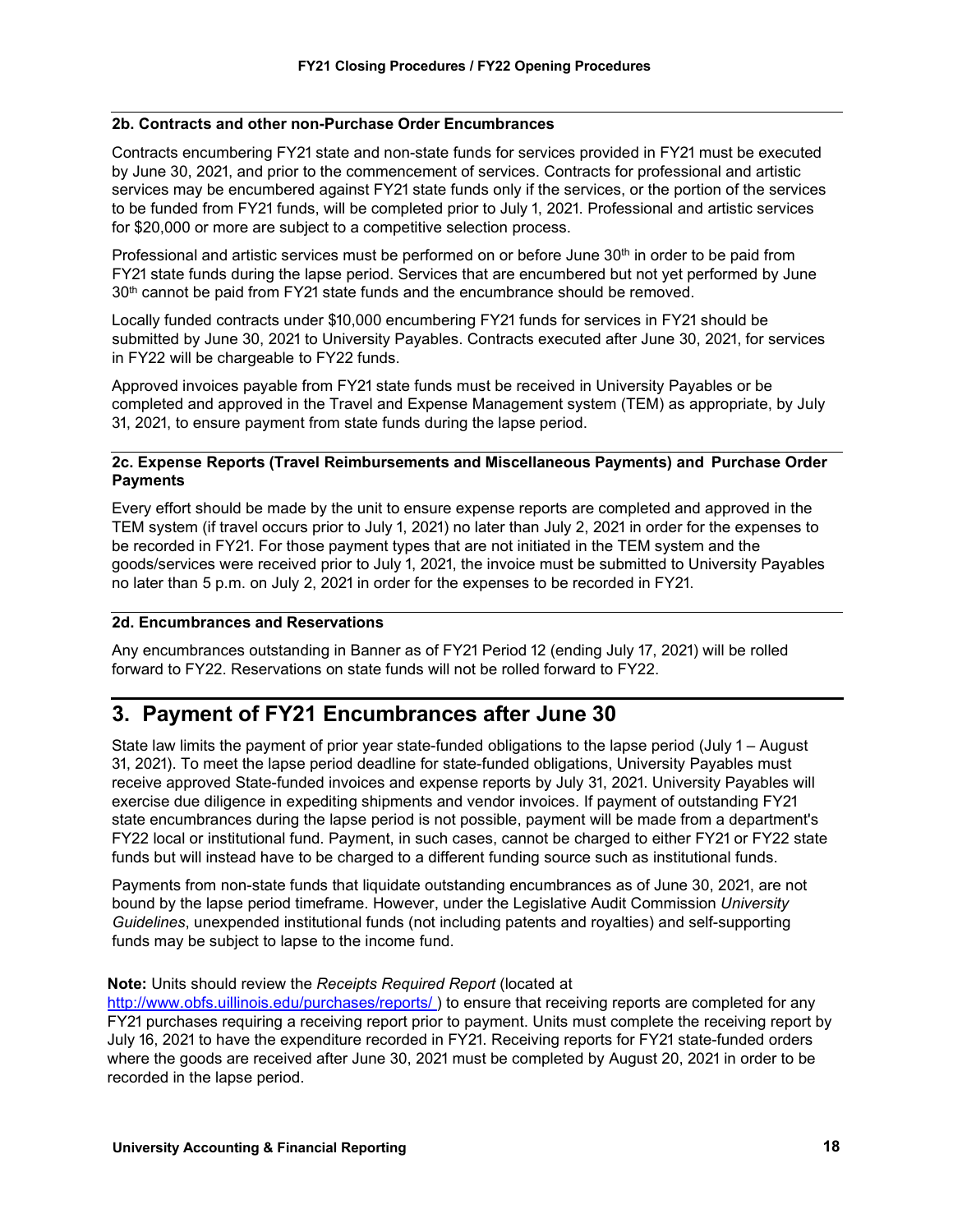### <span id="page-20-0"></span>**F. Payroll**

Labor redistributions of FY21 payroll charges must be approved (the labor redistribution should be at disposition 60) in Banner by 5:00 p.m. on July 9, 2021, to appear on the June **preliminary statements,** and by 5:00 p.m. on July 15, 2021, to appear on the June Period 12 statements. Redistributions, excluding 2021 MN7 and BW15, must use a June transaction date to post in FY21. **Labor redistributions involving 2021 MN7 and 2021 BW15 must follow special instructions to enter the transaction date correctly and post in the appropriate fiscal years.**

For guidance on how to complete a year-end labor redistribution, refer to UAFR's Year-End Labor [Redistribution Job Aid.](https://www.obfs.uillinois.edu/common/pages/DisplayFile.aspx?itemId=96588) This job aid describes how to enter the transaction date for labor redistributions of accrued payrolls. For additional information, visit UAFR's [Fiscal Year-End Deadlines](https://www.obfs.uillinois.edu/accounting-financial-reporting/year-end-procedures/year-end-deadlines/)  [for Labor Redistributions](https://www.obfs.uillinois.edu/accounting-financial-reporting/year-end-procedures/year-end-deadlines/) webpage.

Labor redistributions cannot be processed in June Period 14.

The June Period 12 financial statements will include an accrual for payroll charges through June 30, 2021 and paid in July 2021. The FY21 accrued payrolls are 2021 BW14, 2021 BW15 and 2021 MN7. 100% of the BW14 pay event will be charged to FY21. 30% of the BW15 pay event will be charged to FY21 and 70% will be charged to FY22. 50% of the MN7 pay event will be charged to FY21 and 50% will be charged to FY22. The **state-funded** portion for the 9 over 12 appointments on the MN7 pay event will not be split between fiscal years. The full amount will be charged to FY22.

All current year labor encumbrances will be liquidated and closed via an automated process on July 3, 2021. Users should be aware of this situation when examining their departmental budget balances available (BBAs) during the FY21 closing process. Multi-year labor encumbrances representing salary charges to be incurred in future fiscal years on grant and federal agriculture funds will **not** be liquidated.

Effective July 1, 2021, state appropriated appointments on job labor distribution records (excluding 9/12 employees) will be converted automatically to the new-year state fund code (100022). Departments should review all job labor distribution records appointments on non-state appropriated funds and make appropriate fund code changes for the new fiscal year before July 1, 2021.

The following guidelines explain changes to job records funded on state funds:

Jobs with 9/12 employee classes (AA, AB, BC, and BD) assigned to state fund codes:

If the effective date of the appointment is before 6/16/2021; use FY21 state fund code (100021). If the effective date of the appointment is 6/16/2021 or later, use FY22 state fund code (100022).

♦ Jobs with non 9/12 employee classes assigned to state fund code:

If the effective date of the appointment is before 7/1/2021, use FY21 state fund code (100021). If the effective date of the appointment is 7/1/2021 or later, use FY22 state fund code (100022)

- ♦ **If a terminated job is reactivated, be sure that the state fund code used on the labor distribution record follow the guidelines above.**
- State funded appointments set up before July 1 utilizing an effective dated Job Labor Distribution Record **after** July 1 must be **manually** updated to the new fiscal year state fund.

Effective July 1, 2021, all Federal Work Study funds on job labor distribution records will be converted automatically to the FY22 fund code ending in 22.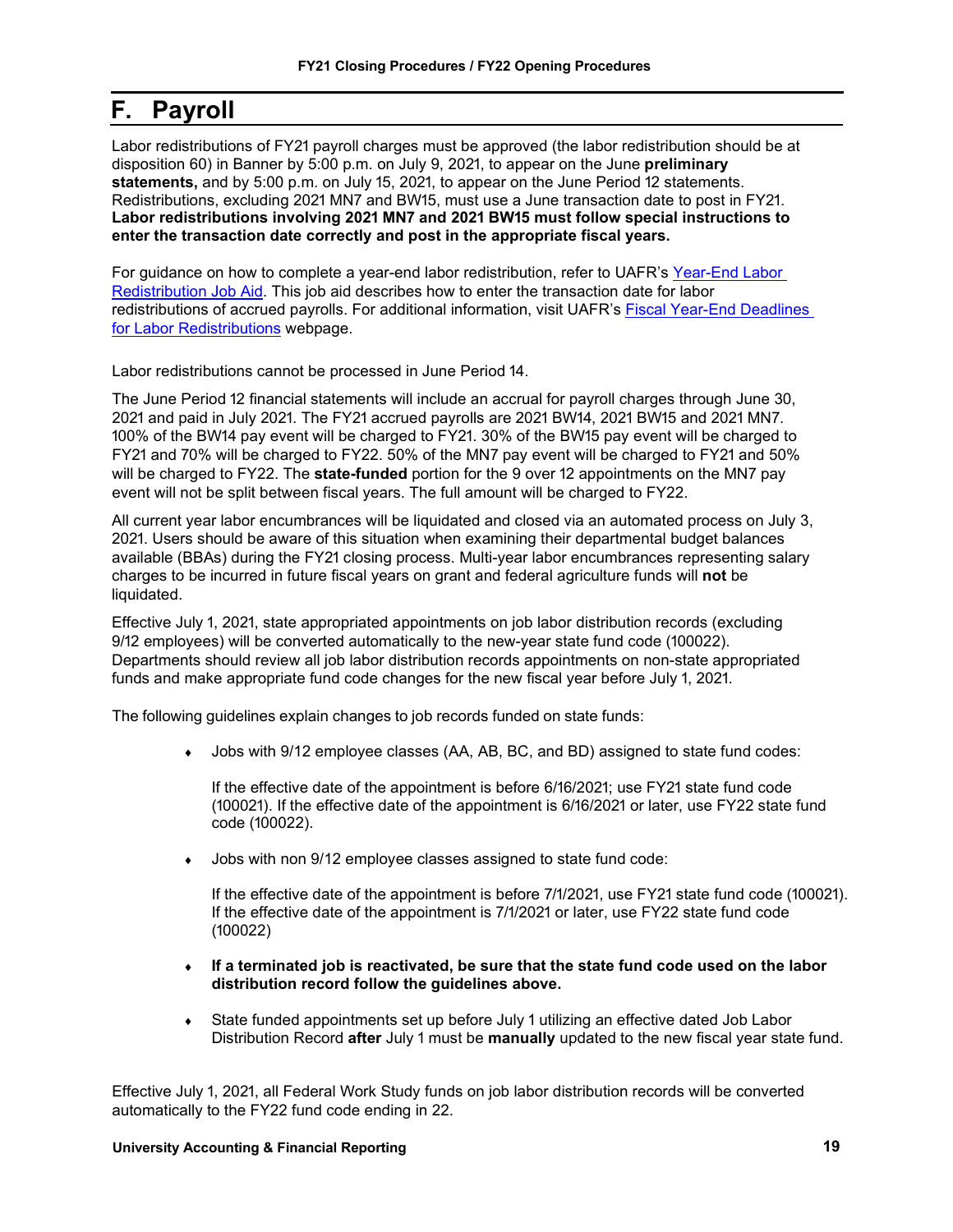### <span id="page-21-0"></span>**G. Accounts Receivable**

The following dates and times are critical for university units that bill student (SAR) and non-student (GAR) customers (through Banner AR):

- ♦ June 17, 2021 Deadline for submitting Banner AR feeders; this will enable University Bursar to process the transactions and record the receivable and revenue in FY21 and allow departments to clear rejected transactions or batches by June 30, 2021.
- ♦ 5:00 p.m., June 30, 2021 Deadline to submit manual charges/credits in Banner AR for FY21.
- After 5:00 p.m., June 30, 2021 All charges assessed in Banner AR will post in FY22.

### <span id="page-21-1"></span>**H. Cash Receipts/Departmental Deposits**

University Bursar must receive all monies received from departments on or before **June 30, 2021, by 2:00 p.m.** Cashier Operations cannot ensure that cash receipts or deposits received after the 2:00 p.m. deadline will be processed in FY21.

### <span id="page-21-2"></span>**I. Grant and Contract Funds**

For State of Illinois sponsored projects (funds 560000 through 599999), all fiscal year expenditures should be processed by July 16, 2021, or by any earlier document submission deadline dates as designated in [Section C. Calendar of Critical Dates](#page-5-0) to ensure inclusion of these expenditures on FY21 billings and reports.

FY22 Federal Work Study funds have been established in Banner for use beginning July 1, 2021. Effective July 1, 2021, all Federal Work Study appointments on job labor distribution records will be converted automatically to the FY22 fund code. Index codes for the Federal Work Study program will be updated automatically as of July 1 to reflect the FY22 fund codes. Departmental allocations using state funds will be updated with the new FY22 state fund code (100022). If other changes are needed, please contact your university Grants and Contracts Office (SPA). The new FY22 Federal Work Study funds are as follows:

| Urbana      | 498122 |
|-------------|--------|
| Chicago     | 498222 |
| Springfield | 498422 |

Facilities and Administrative Costs (Indirect Costs) and Tuition Remission will not be assessed in FY22 until FY21 is closed.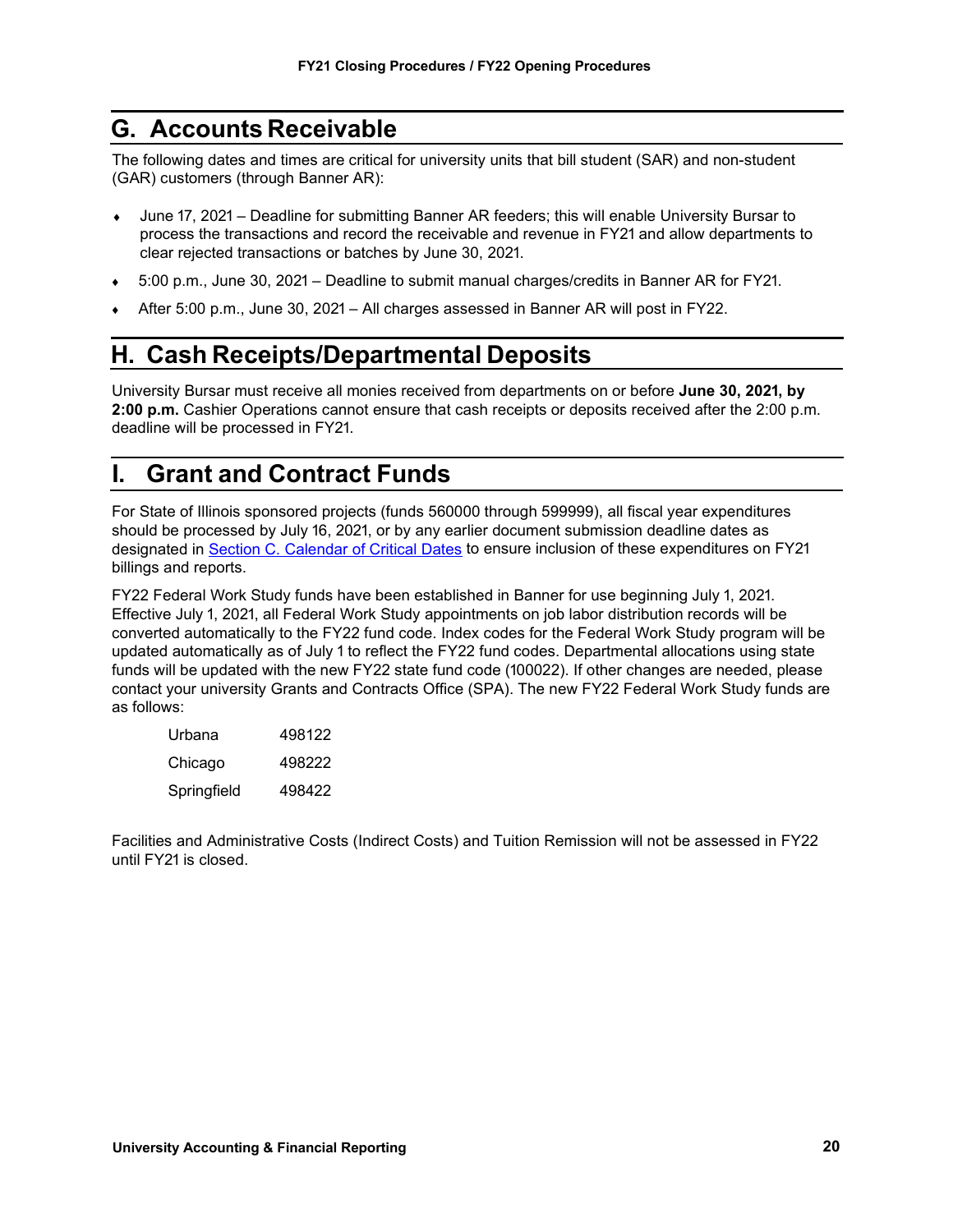### <span id="page-22-0"></span>**J. Property Accounting & Reporting**

The University of Illinois System relies on proper entity code assignment for tracked equipment (i.e., equipment with an assigned PTag number) to utilize in Facilities and Administration Rate (F&A) calculations, excess fund computations, and financial statement presentation. An entity code is a fourdigit numeric code (e.g., 3100, 3110, etc.) which properly classifies a self-supporting fund within a certain type of activity, or "entity." The entity code assigned to your specific self-supporting fund can be found in the "Predecessor Fund" field of Banner page FZMFUND. Equipment used directly in the operation of a specific self-supporting fund's activity needs to have that self-supporting fund's same entity code assigned. Confirm the proper entity code has been assigned to equipment as applicable by July 1, 2021.

Fabricated equipment and construction will only be capitalized and depreciated in the Banner fixed asset module when the equipment or construction is completed and placed in service. Notification of fabricated equipment completed as of June 30 must be reported to UAFR-University Property Accounting and Reporting (UPAR) by July 1, 2021. Notification of construction completed as of June 30 must be reported to UAFR-UPAR by July 6, 2021. Equipment-related communications must be submitted via FABweb. Accrued liabilities for construction retainage and estimates of the cost of construction work completed but not billed must also be submitted to UAFR-UPAR by **July 6, 2021**.

Equipment acquired with FY21 funds must have associated acquisition attributes entered into FABweb and submitted to UAFR-UPAR no later than July 16, 2021. Completed software development projects must also be reported to UAFR-UPAR by July 21, 2021. Equipment received as of June 30, but not paid must be reported to UAFR-UPAR by July 21, 2021.

When journal vouchers transfer funding sources that use "tracked" fixed asset expenditure account codes (see chart below), a separate debit and credit must be entered for **each** item of equipment originally purchased on the FOAPAL being credited, and the PTag/property control number of the associated asset must be recorded in the JV description, document reference, or FOATEXT field of the journal voucher. All journal vouchers using capital asset (equipment/construction) account codes must be submitted to Banner by 5:00 p.m. on July 16, 2021.

The use of correct account codes on transactions is critical, especially during July. Banner equipment account codes are as follows:

| <b>Dollar Value</b>                        | <b>Account Range</b> |
|--------------------------------------------|----------------------|
| <b>Not Tracked in Fixed Asset Module:</b>  |                      |
| Equipment <\$100                           | 122000-12499U        |
| Equipment \$100-\$499                      | 126 <sub>nnn</sub>   |
| Administrative Software <\$100,000         | 1538nn               |
| Research Software (any value)              | 1538nn               |
| <b>Materials for Equipment Fabrication</b> | 128 <sub>nnn</sub>   |
|                                            |                      |
| <b>Tracked in Fixed Asset Module:</b>      |                      |
| Equipment \$1000-\$4999                    | $127$ nnn            |
| Equipment > \$4999                         | $163$ nnn            |
| Artwork <\$5000                            | 162100               |
| Antiques/Historic Treasures <\$5000        | 162200               |
| Firearms/weapons <\$5000                   | 162300               |
| Artwork > \$4999                           | 164100               |
| Antiques/Historic Treasures > \$4999       | 164200               |
| Firearms/weapons>\$4999                    | 163140               |
| Group Asset/Collections Additions >\$0     | 165000-167000        |
| Administrative Software >\$99,999          | 168600               |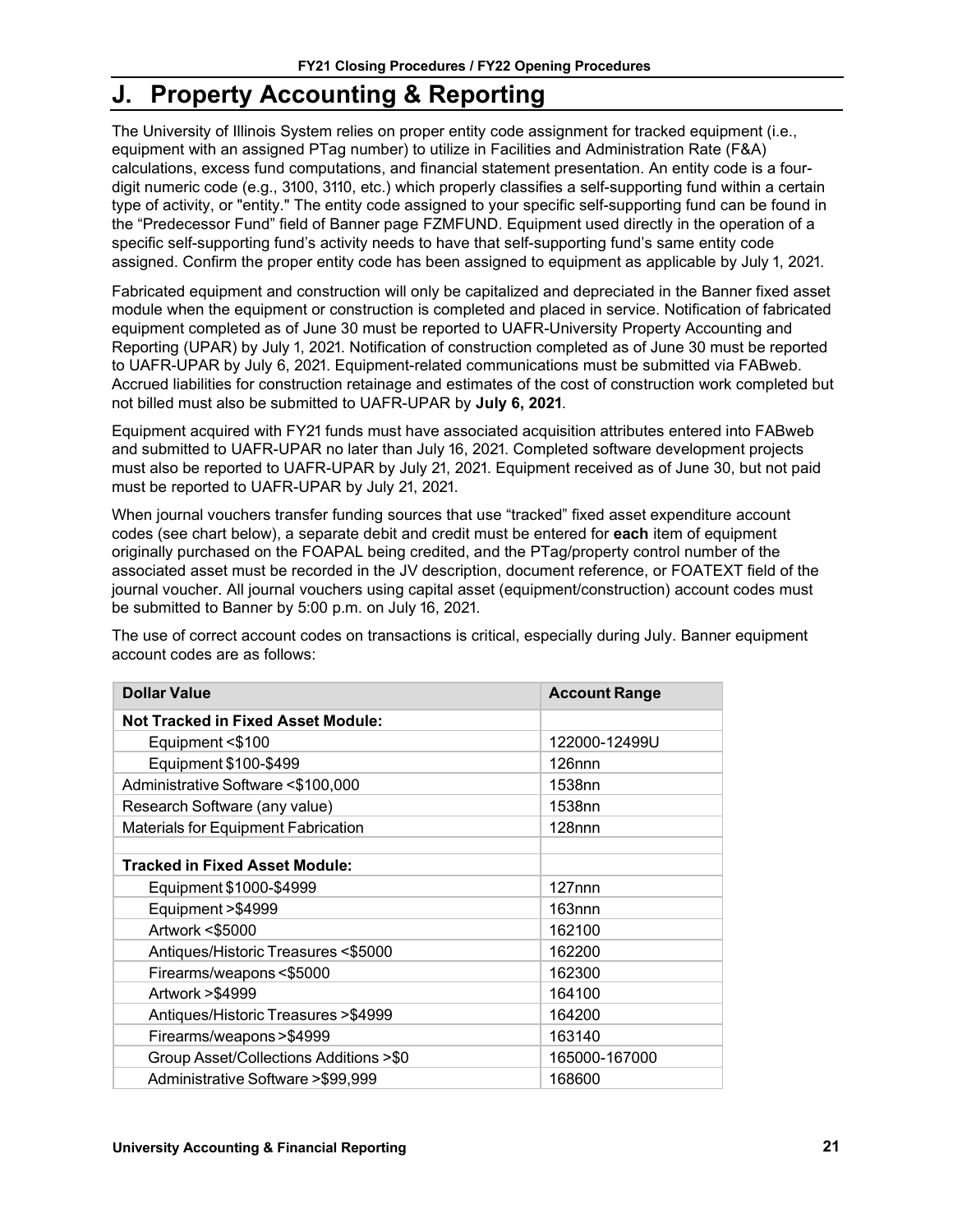### <span id="page-23-0"></span>**K. Banner Fund Type Table**

For a complete listing of Banner fund types and Banner range of fund codes assigned to that particular source of funds, refer to **Banner Fund Type Descriptions**.

### <span id="page-23-1"></span>**L. Definitions**

**Allowance for Uncollectible Accounts** – An allowance for uncollectible accounts is an estimate of the uncollectibility of past due receivables. The balance is an offset to the accounts receivable balance and is used to write off accounts that are deemed uncollectible.

**Bad Debt Expense** – A bad debt expense is an entry booked against the appropriate expense account to record adjustments to the allowance for uncollectible accounts.

**Budget Balance Available (BBA)** – Equal to the revised budget less expenditures and encumbrances/ reservations.

**Cash Receipt** – A pre-numbered form used to record receipt of funds at the time of sale.

**CFOAPAL** – The accounting string attached to each Banner transaction. Refer to the [CFOAPAL](https://www.obfs.uillinois.edu/training/materials/intro-banner-finance/c-foapal-quick-guide/)  [Quick Guide](https://www.obfs.uillinois.edu/training/materials/intro-banner-finance/c-foapal-quick-guide/) for a detail explanation of each segment.

**Encumbrances** – Funds set aside to acquire goods or services under the terms of a University purchase order, contract, or miscellaneous obligation for services with non-employees (e.g., honoraria), or for travel or petty cash expenditures incurred. All outstanding encumbrances excluding current year labor encumbrances and memo encumbrances will be rolled into FY22 on July 17, 2021. These are also known as "commitments" in Banner terminology.

**Entity Codes** – A four-digit numeric code (e.g., 3100, 3110, etc.) which properly classifies a selfsupporting fund within a certain type of activity, or "entity." The entity code assigned to your specific self-supporting fund can be found in the "Predecessor Fund" field of FZMFUND in Banner. Equipment used directly in the operation of a specific self-supporting fund's activity needs to have that selfsupporting fund's same exact entity code assigned. The University of Illinois System relies on proper entity code assignment for tracked equipment (i.e., equipment with an assigned PTag number) to utilize in F&A rate calculations, excess fund computations, and financial statement presentation.

**Facilities & Administrative Rates (F&A)** – Rates charged to sponsored projects for University costs with common objectives not identifiable with a project or activity. Administrative expenses include University operations such as general university administration, sponsored projects administration, department administration, and student services administration. Facility expenses include building and equipment depreciation, interest, operations & maintenance including utilities, library, etc.

**Feeder** – An electronic file that contains a large volume of journal entries, charges, or payments that are posted to Banner. The file is often generated through another Banner process or [Feeder Front End](https://www.obfs.uillinois.edu/finance-feeder-front-end-resource-page/) application.

**Fiscal Year** – The fiscal year begins on July 1 and ends on June 30 of the following year. Fiscal Year 2021 (FY21) is from July 1, 2020 through June 30, 2021. Fiscal year 2022 (FY22) is from July 1, 2021 through June 30, 2022.

**FY21 State Funds** – Funds containing budget from state appropriations for the period July 1, 2020 through the lapse period, August 31, 2021. The last two digits of the state fund code correspond to the state appropriation year. Charges against FY21 state appropriations should use the state fund ending in 21.